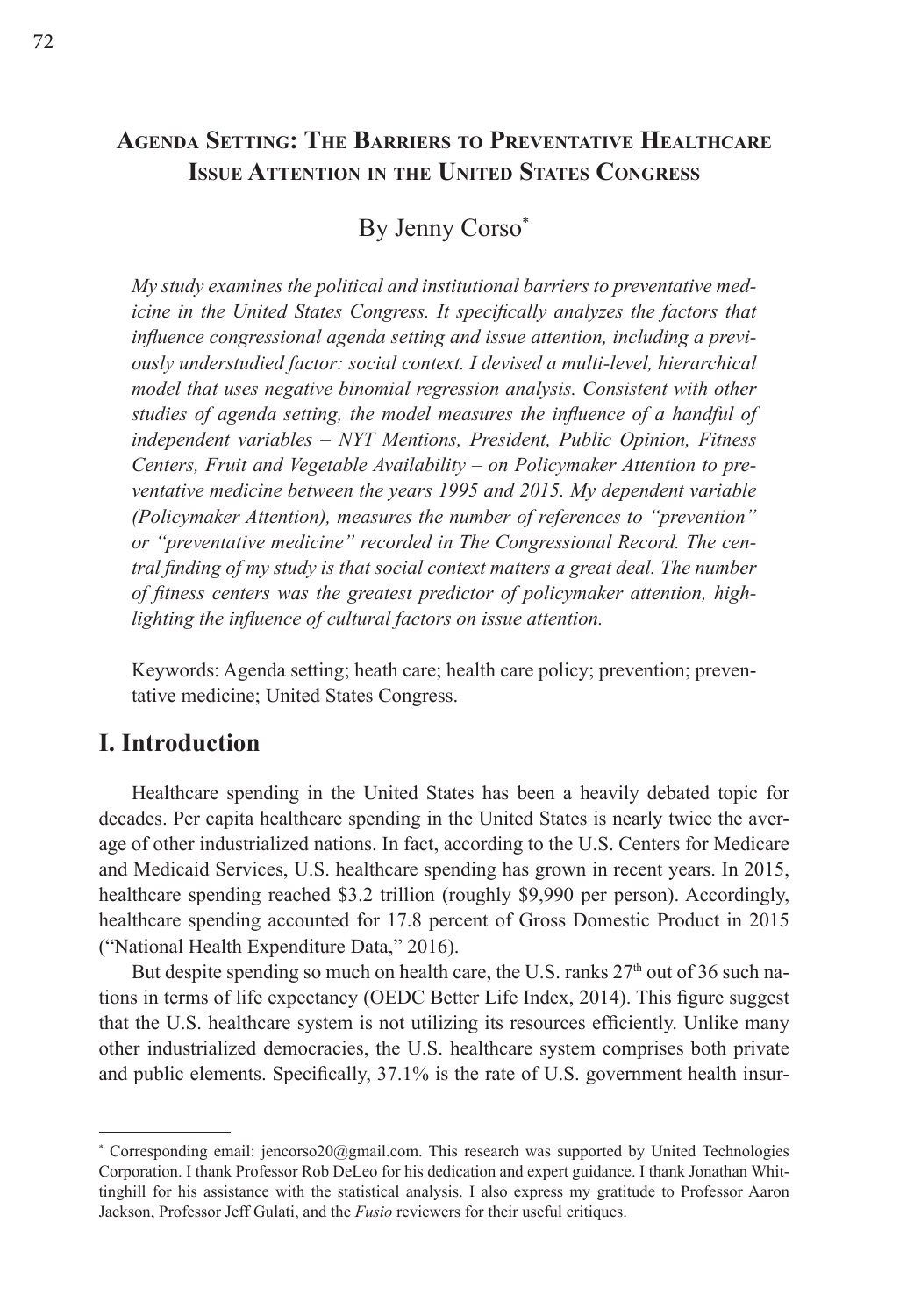ance coverage, while 67.2% is the rate of private insurance coverage, resulting in a total population insurance coverage of 90.9%1 (Barnett & Vornovitsky, 2016).

This virtual mosaic of coverage presents distinctive challenges in terms of finding the most efficient spending allocation strategy. Specifically, policymakers have long debated the value of investing in preventative versus curative medicine. Whereas curative measures address existing ailments via inpatient or outpatient treatment (e.g., pharmaceutical drugs, surgery, physical therapy), preventative medicine strives to empower individuals to make healthier lifestyle choices and to screen for—and ultimately identify—potential problems before they blossom into a debilitating condition. Put differently, preventative medicine aims to mitigate patient reliance on curative medicine. The spending pendulum has historically swung toward curative, not preventative, medicine ("National Health Expenditure Data," 2016). In fact, Faust (2005) shows spending on medical treatment outpaces spending on preventative medicine by a ratio of 1:99 cents.

In recent years, however, public health experts have begun to question whether the American medicine's overreliance on curative medicine is the most efficient way to utilize resources. The American Public Health Association (APHA) concluded that a 10 percent increase in funding for community-based prevention programs could reduce deaths due to preventable disease by 1 to 7 percent (APHA, 2014). A 2009 study by the Trust for America's Health examined the annual savings and return on investment (ROI) that would result from per capita investments in prevention programs. This study shows that an investment of \$10 per person, per year in community-based disease prevention programs could yield net savings of over \$2.8 billion annually in health care costs in one to two years, over \$16 billion annually within five years, and nearly \$18 billion annually in 10 to 20 years (in 2004 dollars). This level of investment yields an ROI of 0.96 in the first one to two years, meaning that the country could recoup almost \$1 over and above the cost of the program for every \$1 invested. The ROI could rise to 5.6 for every \$1 invested within 5 years and rise to 6.2 within 10 to 20 years. Equally important, this ROI only accounts for medical cost savings. It does not take into account the multitude of economic and social gains that would result from increased worker productivity, reduced absenteeism at work and school, and enhanced quality of life ("Prevention for a Healthier America," 2009).

Preventative medicine is especially well-suited for treating chronic diseases, like heart disease, stroke, cancer, type 2 diabetes, obesity, and arthritis, which, according to the Centers for Disease Control and Prevention are "the most common, costly, and preventable of all health problems" ("Chronic Disease," 2016). As of 2012, approximately half of all U.S. adults had one or more chronic health conditions. Seven of the top-10 causes of death in 2010 were chronic diseases, while two of these chronic diseases, heart disease and cancer, accounted for about 48% of all deaths.

<sup>&</sup>lt;sup>1</sup> The estimates by type of coverage are not mutually exclusive; people can be covered by more than one type of health insurance during the year.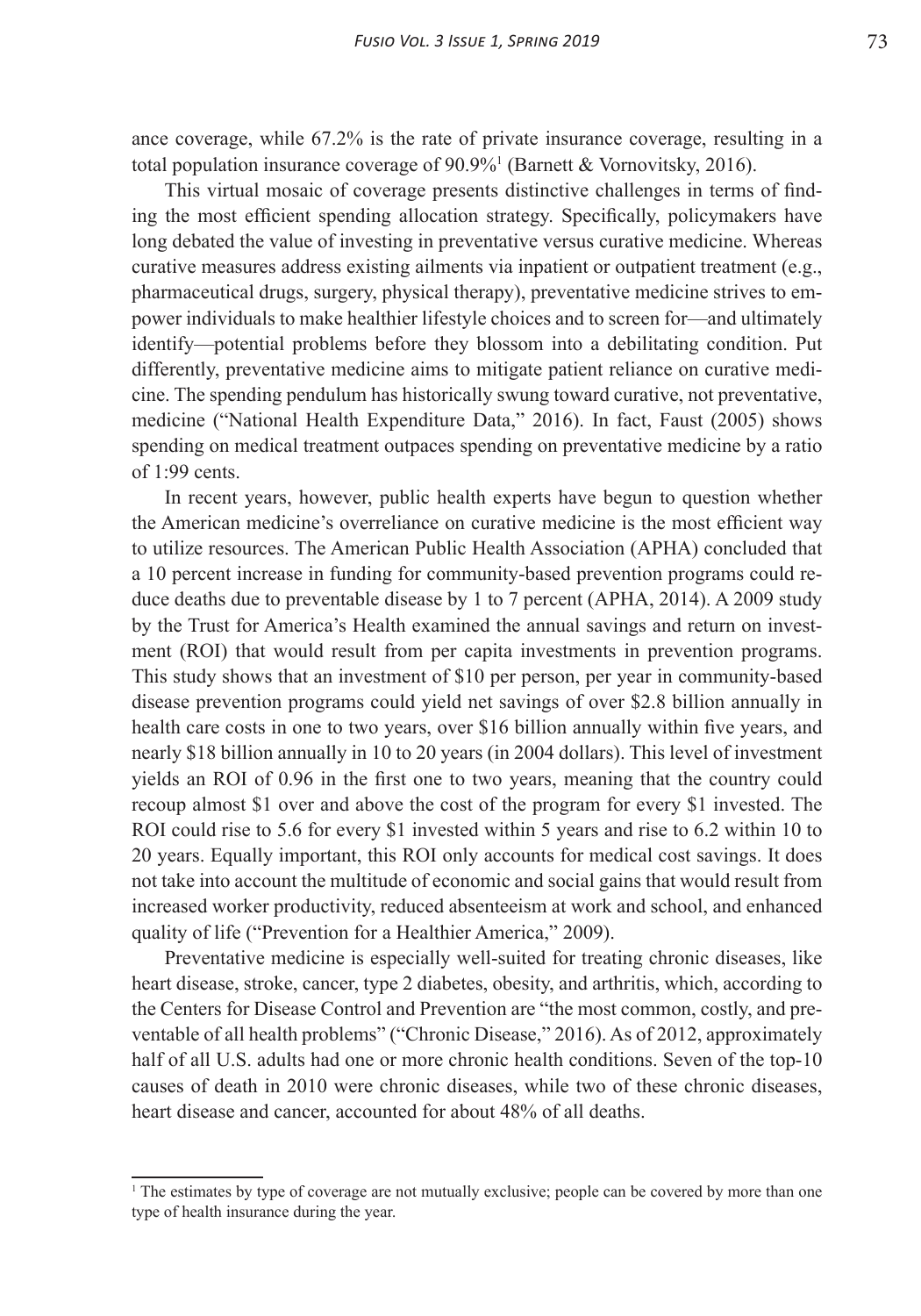Risk behaviors, or unhealthy habits, cause much of the suffering, illness, and death related to chronic disease. Lack of exercise, poor nutrition, tobacco usage, and excessive drinking are among the most common health risk behaviors ("Chronic Disease," 2016). Over half of adults over the age of 18 did not meet recommendations for physical activity. Ninety percent of Americans consume too much sodium, increasing their risk of high blood pressure. After analyzing these troubling statistics, it is not surprising that eighty-six percent of all healthcare spending in 2010 was for people with one or more chronic medical conditions. In sum, many of these chronic conditions can be virtually eliminated through relatively low-cost lifestyle changes ("Chronic Disease," 2016).

The Affordable Care Act took an important first step towards implementing preventative healthcare spending. The ACA established the Prevention and Public Health Fund (the "Fund" hereafter), which must be used "to provide for expanded and sustained national investment in prevention and public health programs to improve health and help restrain the rate of growth in private and public health care costs" (Patient Protection and Affordable Care Act of 2010). Much of 2015's healthcare spending growth can be attributed to the coverage expansion that began in 2014 because of the ACA.

However, since the faster growth in total healthcare spending was primarily due to increased spending for private health insurance, hospital care, physician and clinical services, Medicaid, and retail drug prescription, the effectiveness of the act in improving America's largest health issue of widespread chronic disease is questionable. Indeed, the Fund has the promising goal of funding "programs at the local, state and federal levels that fight obesity, curb tobacco use, and increase access to preventative care services," but its impact has been hindered by budget cuts ("Prevention and Public Health Fund," 2001). The ASA originally allocated \$2 billion to the Fund in 2010. Significant budget cuts of \$1 billion in 2012 and \$68 million in 2016 left only \$932 million to fund preventative public health activities in 2016. Cutting the Fund's budget by more than half of the amount originally allocated shows that preventative programs are clearly not a priority of Congress. In fact, only about 3 percent of U.S. health care spending focuses on prevention and public health.

It is against this backdrop that this study examines the political and institutional barriers to preventative medicine. My paper specifically analyzes the factors that influence agenda setting and issue attention in the U.S. Congress. Agenda setting refers to the process through which policymakers select some issues, but not others, for consideration within a decision making body (Kingdon, 2003). Previous research indicates that preventative measures are more desirable than curative measures for a number of reasons. From a physical and social perspective, it is better to stop diseases before they begin than endure suffering. From an economic perspective, investing in preventative initiatives would result in monumental cost savings, significantly increasing public welfare. Why, then, do policymakers fail to recognize these benefits and continue to devise health care laws aimed at maintaining a curative based system?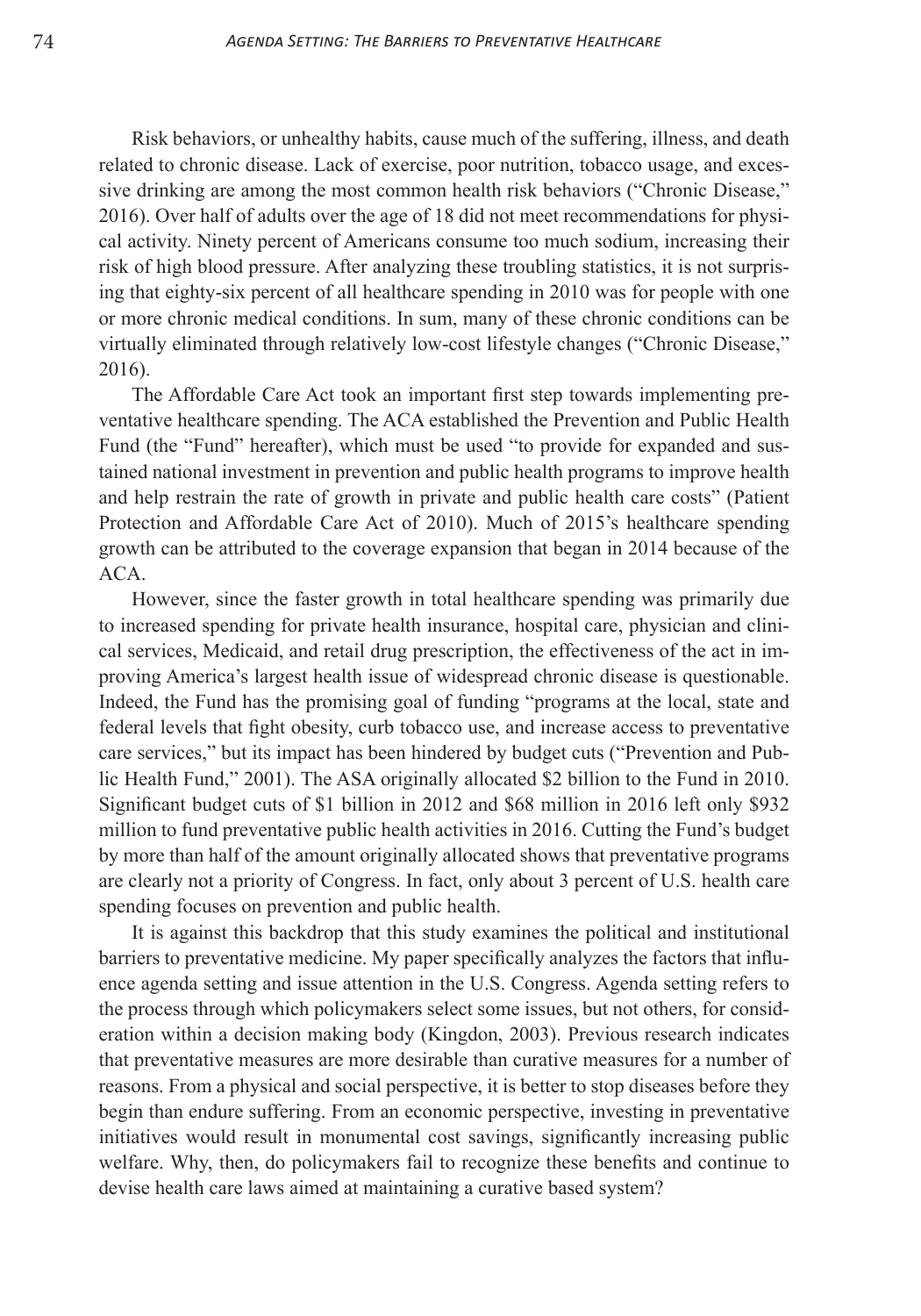Policy scholars suggest that a number of factors influences agenda setting, including the nature of the problem itself, media attention, public opinion, political ideology and others (Kingdon, 2003). My research, however, assess these institutional and political variables alongside a new and noticeably understudied factor: social context. I am specifically interested in examining the relationship between the country's recent "fitness revolution" and health care policy, particularly in the area of preventative medicine. Many Americans are beginning to incorporate healthy habits into their everyday lives. More and more people are choosing heathy fast food options, like Panera, Sweetgreen, and Chipotle, over low-nutrition options, like McDonald's or Burger King. Group fitness classes, like CrossFit, Soul Cycle, and Zumba, are not only gaining popularity, but also becoming a social phenomenon. Americans are beginning to see the quality of life benefits that preventative medicine provides, yet public policy continues to lag behind in this revolution (Faust, 2005; OEDC Better Life Index, 2014).

This paper thus asks: To what extent have these larger social changes resulted in increased policymaker attention to preventative medicine? In doing so, my aim is to advance scholarly understandings of the barriers to proactive policy. Additionally, the results of my research could inform the formulation of a strategy to bring preventative health initiatives to the forefront of Congress's attention, allowing the United States to capitalize on the immense cost savings and quality of life improvements that these policies offer.

## **II. Literature Review**

#### *Agenda Setting*

Agenda setting describes the process through which issue are selected for consideration by a decision-making body, be it a legislature, executive branch agency, or even a court. Because government institutions are limited in terms of the amount of time they can devote to any particular issue, agenda setting is considered an important, but not necessarily a sufficient, precursor to policy change (Birkland, 2011).

A number of factors influence whether or not an issue cracks the policy agenda. First, the various types of problems that the government is expected to address are each marked by distinctive features, which often correspond to different agenda setting processes. For example, whereas some problems reveal themselves slowly and across time through a gradual accumulation of statistics, numbers, and other forms of government "indicators," other problems reveal themselves rapidly through a focal event, which refers to large-scale, and often unexpected, disasters (Kingdon, 2003).

Domains prone to disaster, like earthquakes and hurricanes, "are most sensitive to policy change in the wake of disaster" (Birkland, 2006, p. 7). Attention to these domains is immediate but often short-lived, as individuals afford them attention only in the small window of time immediately following the disaster. Unlike a focal event, indicators by themselves do not induce *immediate* upticks in attention. Instead, interest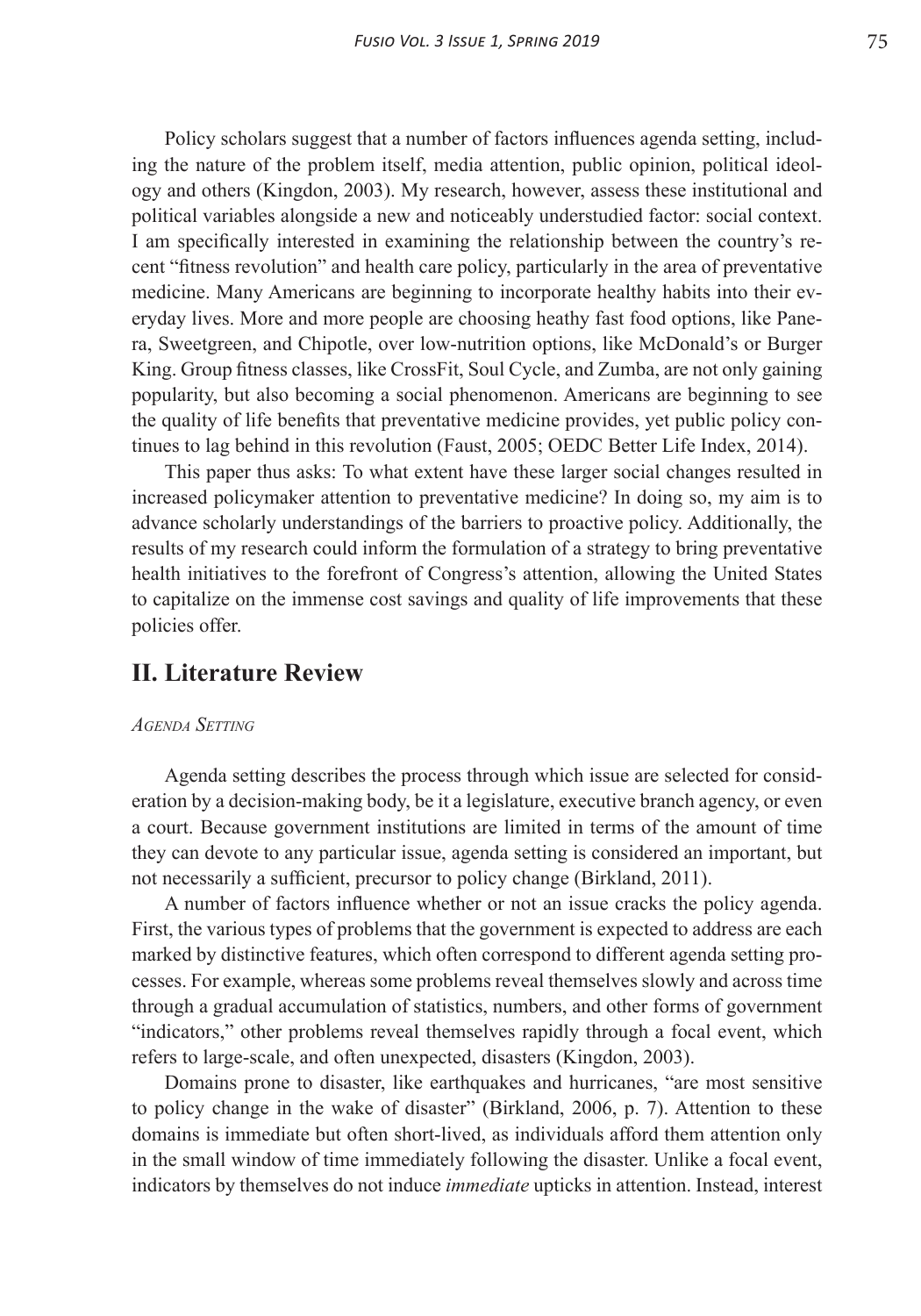groups and government agencies must interpret and publicize these numbers in order to advocate for their policy goals. Problems characterized by indicators, such as the economic state or healthcare structure, tend to linger on the agenda, but are subject to resistance from opposing parties or interest groups (Kingdon, 2003).

The media is the main means by which slower-emerging indicators gain recognition. Research on agenda setting includes hundreds of studies on the news media's influence on attention to policy issues (e.g., Iyengar & Kinder, 1987; Krosnick & Kinder, 1990; Nelson & Oxley, 1999; Arceneaux, Johnson, Lindstädt & Wielen, 2016). Studies find consistent support for media influence on issue salience, a key trait to cracking the policy agenda. The amount of news coverage of an issue allows individuals to interpret its importance through comparison with salience cues of other issues. The theory at the core of the effect of salience on attention is "media priming," or the ability of the media to influence one's thoughts, beliefs, judgments, and behaviors (Berkowitz, 1984).

Several characteristics of the media, including its ubiquitous nature and range of topics, make it a powerful source of priming. News media priming has significant implications in the agenda-setting realm because it influences what people "think" about. Put differently, it helps set the systemic agenda, which comprises the various issues the public is currently concerned with (Birkland, 2011). For instance, McCombs and Shaw (1972) found a strong correlation between the dominant news stories leading up to the 1968 presidential election and the public's judgements of what the important issues were at the time.

Studies that are more recent have examined "dosage hypothesis," which is derived from news media priming theory and asserts that changes in the amount of media coverage of a particular issue changes the weight that citizens place on the issue. In a specific application of agenda setting analysis, Malhotra and Krosnick (2007) recorded the variance in volume of media coverage of the economy, Iraq war, and terrorism leading up to the 2004 presidential election. Their methodology comprised a survey asking respondents to rank the importance of each issue. Contrary to prior research, the results did not find consistent support for dosage hypothesis. Malhotra and Krosnick suggest that media priming only takes place when huge shifts in media volume coverage occur. The economy, Iraq war, and terrorism are all issues that the media had covered extensively over a long period, so there was not a large shift in media volume coverage of the topics at the time of the election. Thus, issues characterized by focal events rather than indicators may be better candidates for dosage hypothesis.

The link between the amount of media coverage and the perceived importance of an issue raises important questions about the sources of the media agenda. In particular, research about who sets the media agenda provides insight about the early stages of the communication process. For example, Wanta, Stephenson, Turk, and McCombs (1989) studied the president-press relationship by comparing the president's emphasis on issues during speeches to subsequent news coverage. Analysis of both President Franklin Roosevelt's and President Reagan's State of the Union addresses showed that the topics mentioned in the speeches influenced newspaper coverage. Weaver and El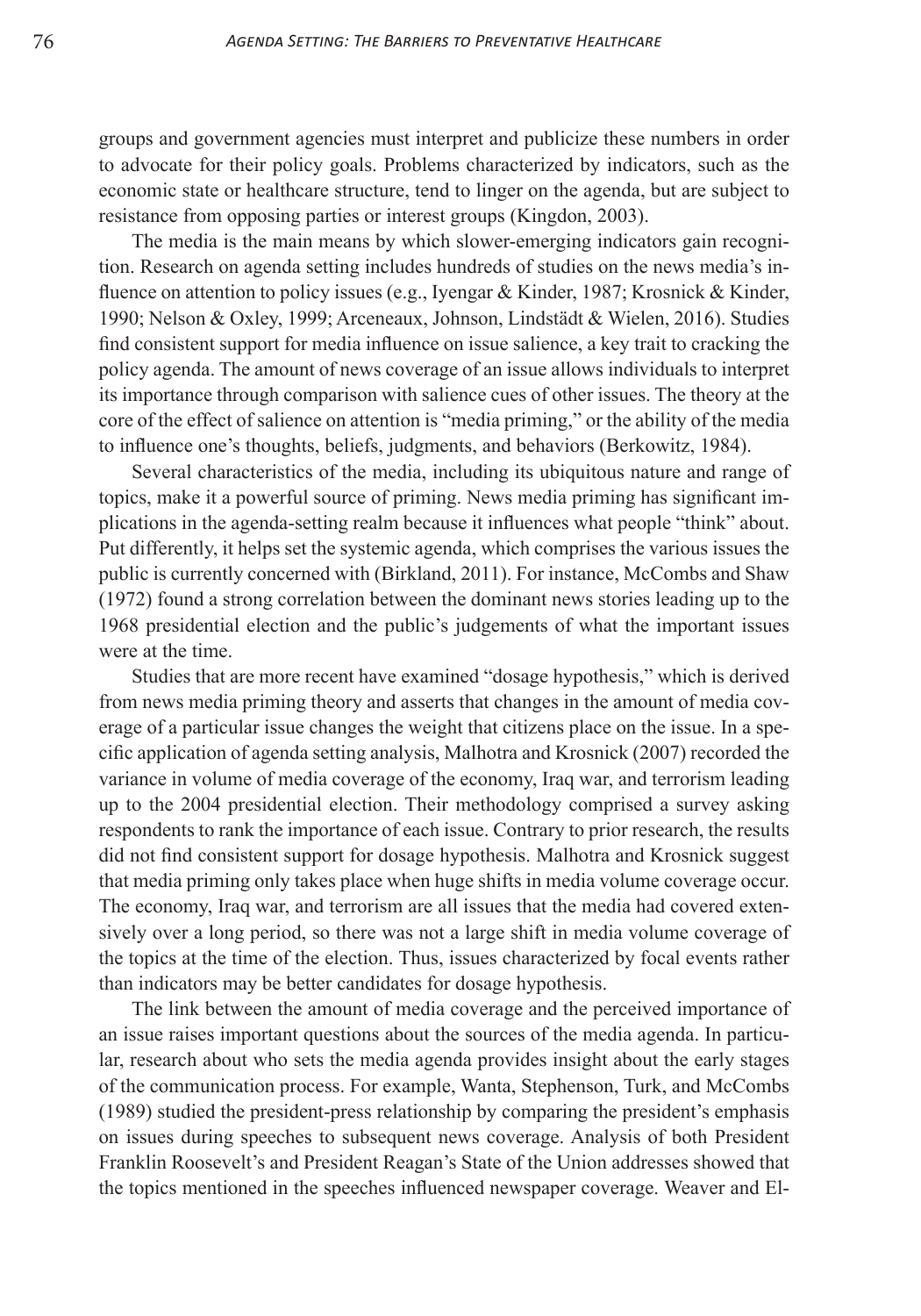liott (1985) found similar results in their study of city council meetings and subsequent news coverage of the issues discussed. According to these two studies, public officials have the ability to influence significantly media agenda setting, which determines issue salience to the public. Since increased issue salience correlates with congressional attention, politicians could leverage this early-stage media communication to influence the media agenda, and then potentially crack the congressional agenda with a particular topic of interest.

Public salience is particularly important in a democratic nation because salience influences constituents' thoughts and preferences. Under a democratic political structure, constituents are the driving force behind political leadership, and thus, congressional agenda setting. Voting is the most common form of political participation among the public, and many view election results as indirect guidance in pursuing a particular policy. In some cases, like state initiatives or referenda, constituents even directly influence policy structure by voting on the policy proposal itself (Birkland, 2011). In his book *The Myth of the Rational Voter*, Bryan Caplan explains, "people vote for the politician whose position is closer to their own" (Caplan, 2007, p. 144). Then, theoretically, the politician will implement the promised policy once elected. This concept incentivizes politicians to match the electorate's preferences, which gives rise to the issue of voter rationality (Caplan, 2007).

From a series of experiments, Caplan concluded that irrational voter beliefs lead to inefficient policies. Many of these irrational beliefs stem from voter self-interest. For example, in regards to "smokers' rights," 61.5% of heavy smokers want looser antismoking policies, but only 13.9% of people who have never smoked agree (Caplan, 2007, p. 150). Considering the vast collection of scientific evidence highlighting the dangers of smoking, it is irrational that voters would support laxer smoking restrictions, especially when "social contract" is the foundation of a soundly functioning democracy (Rousseau, 1762). Caplan's theories and research point to the notion that most voters are irrational, which leads to inefficient policies, and ultimately, decreased social welfare (Caplan, 2007).

However, subsequent studies have shown that voters are not fundamentally irrational, but they may appear to be so due to lack of necessary information. Research on "blame attribution" after government failure sheds light on voters' ability to make informed judgments. Malhotra and Kuo (2008) conducted a study to determine how citizens apportion blame to public officials in the wake of government failure. They formulated a survey experiment that asked respondents to rank seven public officials in order of how much they should be blamed for the damage that resulted from Hurricane Katrina. Through the survey, the researchers tested the effects of two forms of information about public officials on blame attribution – political party affiliation and job titles, as well as their interaction. Malhotra and Kuo found that "party cues cause individuals to blame officials of the opposite party, but citizens make more principled judgments when provided with information about officials' responsibilities" (Malhotra & Kuo, 2008, p. 120). In other words, party cues serve has heuristics, but access to additional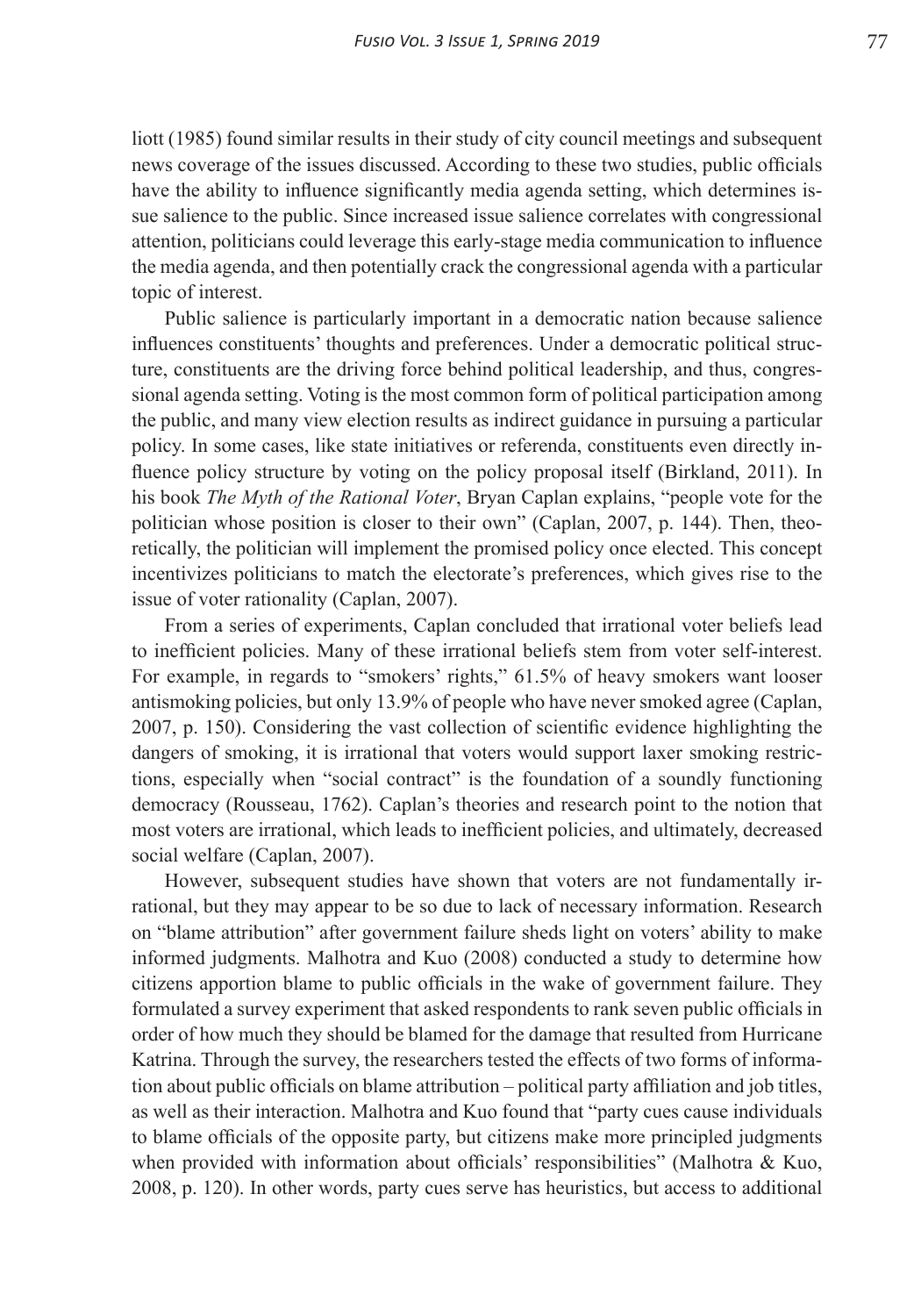relevant information mitigates these heuristics. Results from this study provide support for citizens' ability to use given information to make rational decisions. Further, Malhotra and Kuo observed that the study's results were consistent across those respondents with a high school diploma or less and those with education beyond high school. According to this study, citizens generally have the capacity to make unbiased blame attributions and do their best with the information they have (Malhotra & Kuo, 2009).

Once elected, the party in power largely controls the agenda setting process. Logically, the party that enjoys a majority presence in governmental positions often determines whether an issue reaches the crowded government agenda. Numerous studies have demonstrated that partisan polarization is somewhat prevalent at the voter level, but it is most dominant within Congress and the House of Representatives (SEE: Malhotra and Kuo, 2009; Harbridge, 2015; Baumgartner and Jones, 2015). It is fairly well established that conservatives and liberals differ in terms of their policy priorities. The United States is currently experiencing a decline in bipartisanship; public officials fall into two distinct categories with little agreement between the two parties.

In sum, polarization damages effective democratic governance by causing gridlock, hindering policy innovation, and diminishing responsiveness (Harbridge, 2015). Drawing upon her analysis of Congressional roll call votes over time, Harbridge (2015) asserts that the agenda for roll call votes in Congress changing with the degree of bipartisan voting provides evidence for strategic partisan agenda setting. Consequently, "less bipartisan agendas result in less bipartisan policy outputs and a lower rate of converting bills that pass the House into public law" (Harbridge, 2015, p. 82). For example, policies involving healthcare system improvement historically have been a liberal party priority, so if conservatives hold the majority power, it is unlikely that these policies will receive attention, despite their many numerically and scientifically proven benefits. According to the National Democratic Institute, "a capable and effective national legislature is a foundational pillar of democratic government"; the ability of representatives to communicate with citizens and shape laws that are in constituents' best interest is essential for effective national legislature (National Democratic Issue 2013). Polarization holds policymakers back from meeting these requirements and achieving optimal public welfare.

#### *Myopic Voting in Legislative Settings*

A growing body of literature has examined the challenges to placing so-called "anticipatory problems" on the legislative agenda (DeLeo, 2015). Anticipatory problems are predicted to occur at some point in the future, but the exact time of occurrence, or even whether or not the event will occur, is unknown. The uncertain nature of anticipatory problems generates debate as to the amount of resources that should be invested prior to actual occurrence of the possible event (DeLeo, 2015). This literature has focused primarily on disaster domains, a testament to the fact that disaster policy (much like health care policy) tends to emphasize reactive interventions—often times at the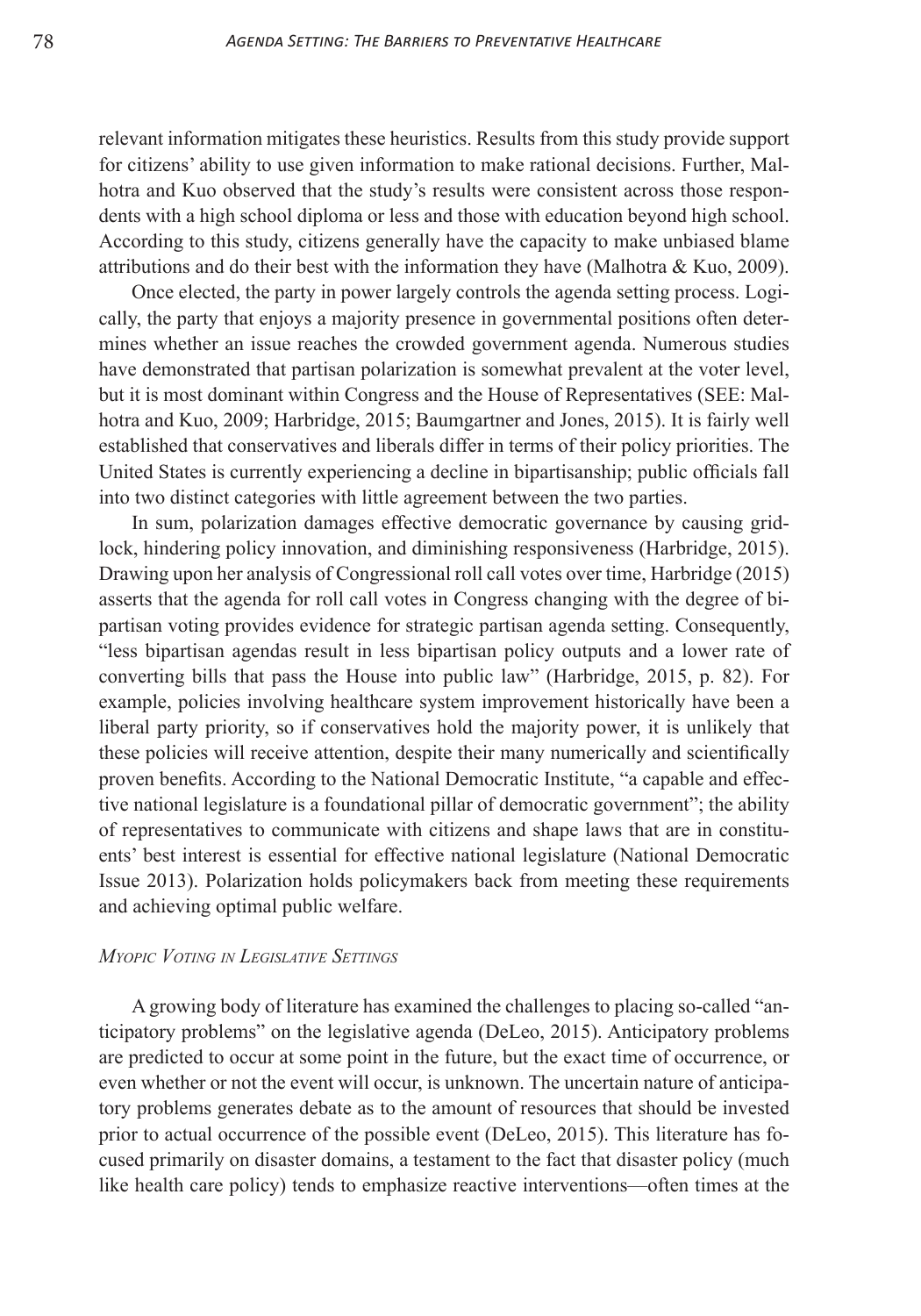expense of robust planning and preparedness measures (Birkland, 2006). A number of seminal works suggest this division is an outgrowth of retrospective voting, or voting based off of past performance (Healy & Malhotra, 2009; Malhotra & Marglit, 2014; Malhotra & Krosnick, 2007). Factors that affect retrospective voting behavior include expectations set by politicians, the outcomes of those expectations, the time horizon of events, salience, and observability.

First, expectations that public officials set in advance has shown to be a significant factor in the extent of retrospective voting behavior. Malhotra and Marglit (2014) developed a theoretical framework of how expectation setting affects voters' retrospective evaluations of incumbent performance. These expectation set by the public official and the outcome together determined the respondents' assessment of the leader's judgment, as well as whether the respondent would vote to reelect the official. Malhotra and Marglit (2014) showed that in domains where politicians have practical authority, or direct influence, the politician is punished with decreased political support for setting high expectations if the expected results are not attained. In domains where politicians have theoretical authority, or limited influence, the same concept holds true, except that the expectation setting sends a signal about the politician's judgment. In domains where politicians have neither practical nor theoretical authority, setting high expectations is beneficial, as there is no penalty for poor outcomes. Malhotra and Krosnick (2007) found further support for expectation setting as a determinant of voting behavior in their analysis of retrospective and prospective performance assessments during the 2004 election campaign. Specifically, Malhotra and Krosnick (2007) reaffirmed mediation hypothesis, that "domain-specific assessments of presidential job performance may not shape intended vote choice directly but may instead do so indirectly, by influencing overall job approval ratings and comparative prospective evaluations of the likely performance of the incumbent and the challenger" (Malhotra & Krosnick, 2007, p. 250). Thus, Malhotra and Krosnick (2007) refines Malhotra and Marglit (2014) through showing that assessments of performance may have even greater implications in indirect measures than in direct voting.

A politician's personality disposition has proven to be an especially important factor in expectation setting and, in turn, retrospective voting behavior. Malhotra and Marglit (2014) found that "optimism is valued by voters as a personality disposition" (Malhotra & Marglit, 2014, p. 1000). To achieve this level of optimism, policymakers often avoid problems that they cannot fix (Rochefort & Cobb. 1994). Further, Malhotra and Margalit contend that if voters expect politicians to be optimistic, "it can disincentivize campaigns from dealing with hard issues that might require appearing pessimistic" (Malhotra & Marglit, 2014, p. 1002). Because of their associated uncertainties, the issues that preventative policy can be applied to (i.e. terrorism, health care, natural disaster, climate change) comprise the bulk of the most daunting problems for policymakers. Since a preventative mindset requires some level of pessimism in terms of expecting disaster, voters may be reluctant to vote for candidates who support prevention. Oftentimes, policymakers are reluctant to invest in programs that might not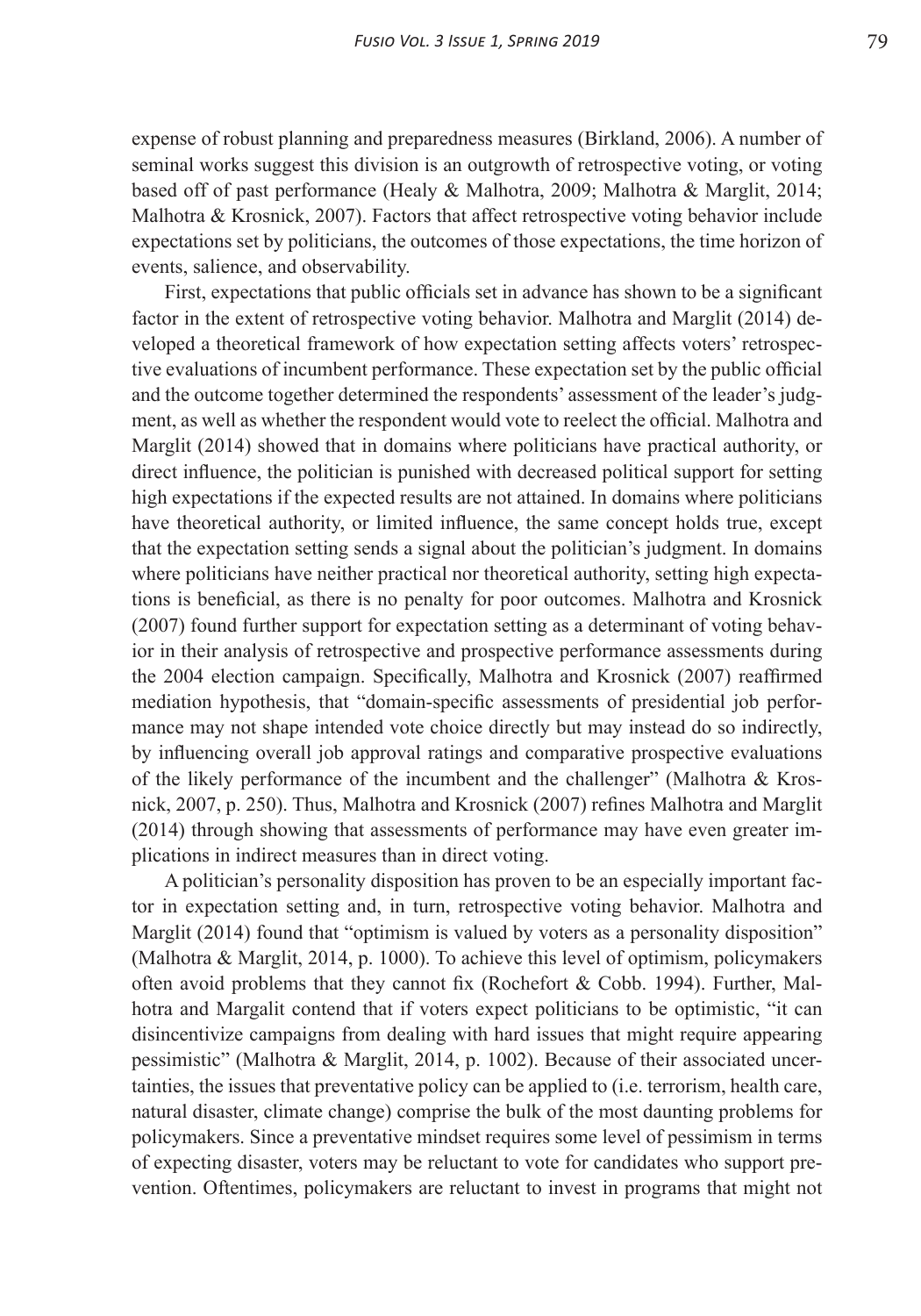produce short-term benefits (Healy & Malhotra, 2009). If a politician, however, does invests in programs that does not produce short terms benefits, the only basis on which voters can assess the politician is his or her personality disposition. For this reason, policymakers pursue ready-made solutions, which adds to their air of confidence and optimism (Kingdon, 2003).

The time horizon of particular issues contributes to the relative importance voters place on them. In terms of retrospective voting, Malhotra and Krosnick (2007) tested the mediational effects of Bush's performance regarding Iraq, the economy, and terrorism. They found that overall approval completely mediated the relation between Iraq approval and intended vote choice, and partially mediated the relation of economy approval and intended vote choice. However, terrorism approval did not have a significant effect on intended vote choice. Thus, the 2004 election outcome depended more on voter opinions about Iraq and the economy than on terrorism (Malhotra & Krosnick, 2007, p. 263). Malhotra and Krosnick (2007), as well as DeLeo (2015), contend that the reason for this distinction relates to the timeline of the tangible effects of each topic. Iraq immediately and directly affects the lives of soldier and their families. The state of the economy does not have quite the degree of immediate impact that Iraq does, but it still affects citizens' employment status and spending behaviors. The outcomes of Bush's policies regarding Iraq and the economy are, comparatively, highly visible. Terrorism, on the other hand, is further removed from the realm of immediate observability, as most terrorism policy focuses on prevention. DeLeo (2015) adds that the passage of time improves policymakers' ability to manage low-probability, high-risk events, like terrorism. As time passes, more policy solutions for terrorism will become available. On the other hand, politicians immediately had to provide policy solutions for the Iraq war, making the Iraq war a more pressing issue in voters' minds. The timeline for terrorism policy is long spanning and rather ambiguous, while the timeline for Iraq war policy during the 2004 election was day-to-day and transactional.

Drawing upon both the literature on retrospection and the literature on the role of voters in the democratic political process, it is evident that preventative policy lacks incentive for agenda inclusion. Voters largely determine a policymaker's career success, so the policymaker will pursue policies that voters support over policies that voters do not support. Healy and Malhotra (2009) found that voters significantly reward disaster relief spending, but show no response at all to cost-effective preparedness spending. Healy and Malhotra further affirm that preparedness spending produces a large social benefit. They estimated that an investment of \$1 in disaster preparedness reduces all future damage by about \$15. Thus, voters are "myopic in the sense that they are unwilling to spend on natural disasters before the disasters have occurred," resulting in an immense loss in public welfare (Healy  $&$  Malhotra, 2009, p. 402). Parallel to their attitudes towards the time horizon of issues, voters are transaction-minded in terms of monetary investment. Voter responsiveness suggests that preparedness spending has virtually no electoral utility, while "about \$27,000 in relief spending buys one additional vote" (Healy & Malhotra, 2009, p. 400). The collectiveness mechanism sheds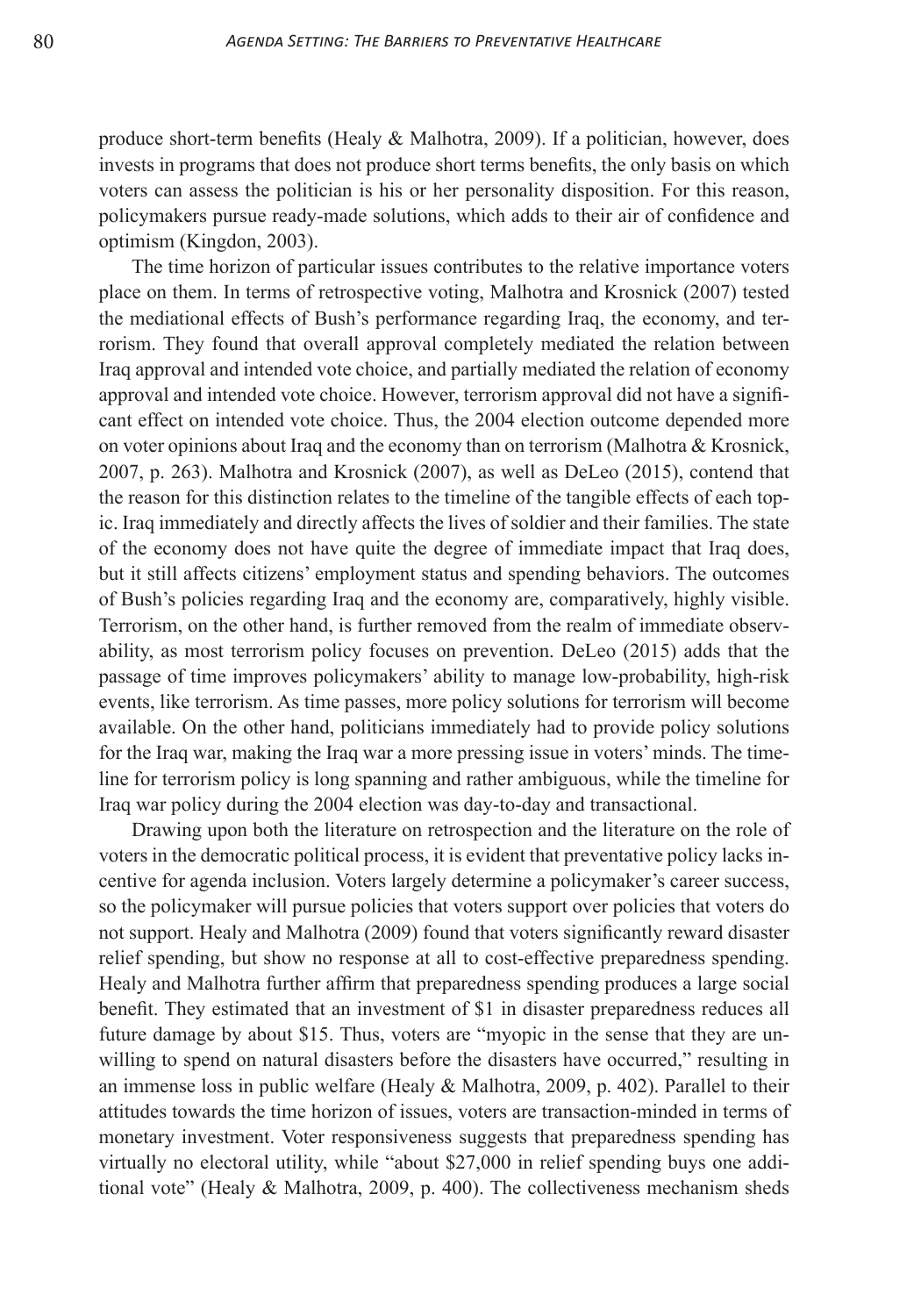light on the rationale behind voters' preference for relief spending. In general, voters prefer private goods to public goods. Private goods that voter receive from relief spending are targetable and highly salient. Voters support relief spending because relief typically comes in the form of direct, individual-level payments, while the government usually delivers preparedness in the form of public, collective goods (Green, 1992; Lizzeri & Persico, 2001; Sears & Citrin, 1985). Thus, relief spending is virtually a means of purchasing votes based on voter preferences.

From the present literature, it seems as though a hurdle for voter support of certain preparedness policy is public observability, or the ability to see the effects of a particular policy or initiative. Healy and Malhotra (2009) discuss that the government does not underinvest in every type of preparedness. They highlight that after the September 11 terrorist attacks, the government made large investments in airport security in order to prevent another attack. Healy and Malhotra believe that "one clear difference between airport security and most natural disaster preparedness spending is that airport security is highly observable and salient" (Healy & Malhotra, 2009, p. 402). Any citizen who travels by plane directly experiences the effects of terrorism prevention policy through increased screening and carry-on restrictions. In addition, the government implemented the security increase immediately while news of the attacks was fresh in citizens' minds. In contrast, it is difficult to directly observe the impact of natural disaster preparedness (or preventative healthcare) because citizens are unable to experience how much worse the damage could have been had there been no preparedness initiatives in place. A natural disaster may not occur immediately after preparedness policy is enacted; in fact, a natural disaster may not occur for the next 20 or so years. If significant time passes between policy enactment and the occurrence of the disaster, the issue will no longer be salient is citizens' minds, making them less likely to reward the politicians originally involved in preparedness implementation.

Although it is clear that policymakers do not give preparedness adequate attention, largely due to myopic voting, many researchers caution against completely dismissing relief spending (Mays & Smith, 2011; Healy & Malhotra, 2009; DeLeo, 2015; Kunreuther, 2008; Sofgre, 2008). Healy and Malhotra (2009) and DeLeo (2015) contend that policymakers must find the optimal ratio of relief spending to preparedness spending to maximize efficiency. Many "anticipatory" problems (namely natural disasters, climate change, and healthcare) have both short-term and long-term implications. Healy and Malhotra (2009) explain that some negative effects of disasters are inevitable, so the government should provide some type of relief after a disaster occurs. At the same time, policymakers should pursue preparedness measures to mitigate destruction from future disasters. In analyzing the problem of climate change, DeLeo (2015) points out that climate change is "simultaneously a future problem and an immediate hazard" (DeLeo, 2015, p. 4). Like natural disasters and climate change, effective healthcare involves both the treatment of immediate illness or injury and the implementation of habits to increase healthful longevity. Therefore, an effective policy package requires a mix of short-term fixes and long-term mitigation. The problem,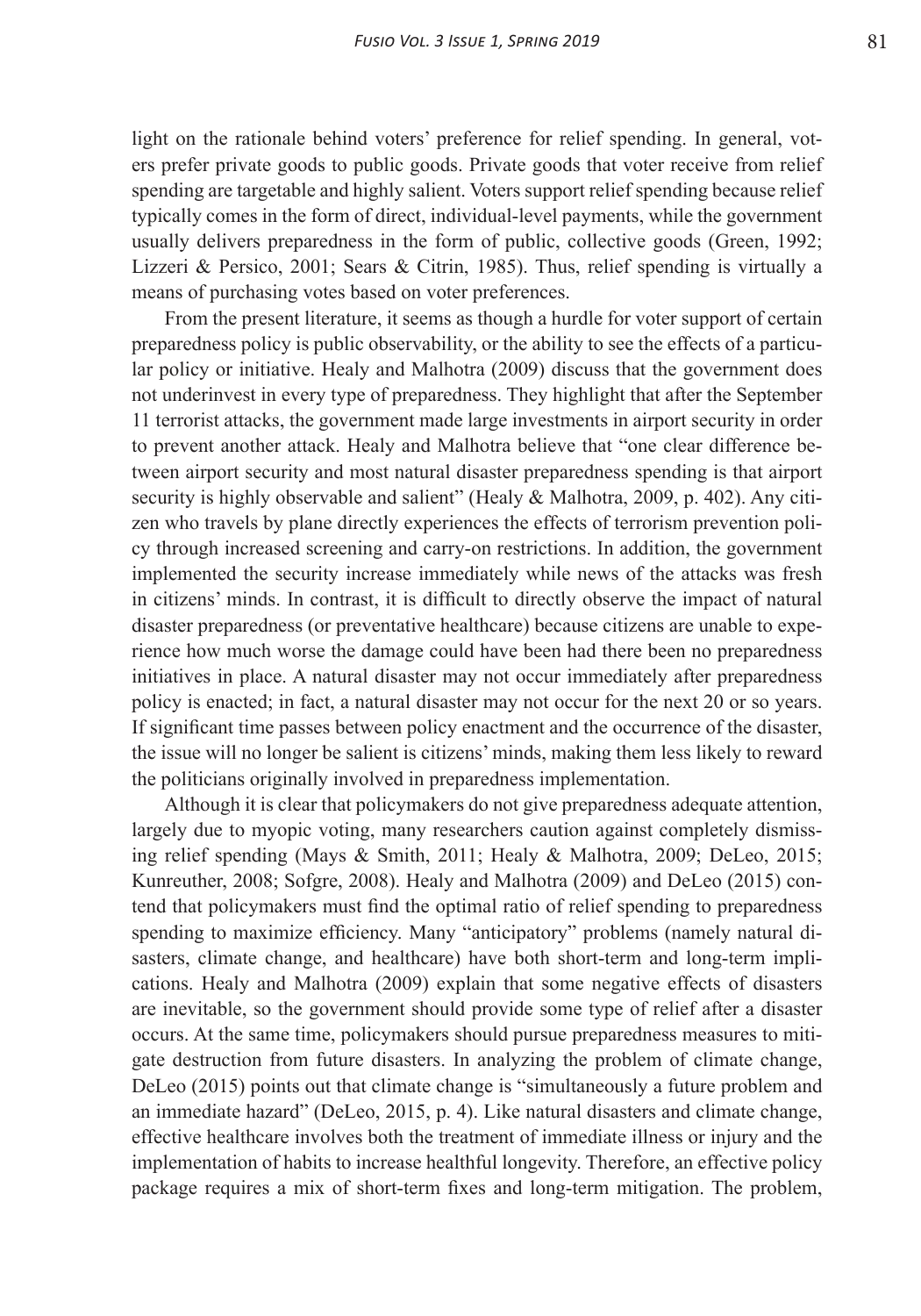though, is that voters incentivize politicians to provide the wrong ratio of preparedness to relief (Healy & Malhotra, 2009).

Political scientists have long characterized policy makers as being reactive and myopic. Specifically, policymakers are more likely to support policies that address immediate problems rather than those that mitigate future harms. Virtually all of the empirical research on legislative myopia and anticipatory policymaking has focused on disaster policy making, despite the fact that preparedness is a hallmark of other areas of public policy, including emerging technologies, health care, and even social security. This omission has effectively stunted scholarly understanding of the drivers of proactive policy making—however rare it may be—in non-disaster situations. My study fills this void by examining the political and institutional barriers to preventative medicine in the United States Congress. Most notably, my study analyzes these barriers in light of social context, which is a factor absent from the existing literature.

## **III. Methodology**

As indicated above, the literatures on agenda setting and myopic voting provide an admirably clear depiction of the various factors that drive reactive voting in the U.S. Partisanship, the media, electoral outcomes, even the dimensions of the problem itself, have all been shown to induce a reactive policymaking sequence. However, missing from this analysis is any sort of explicit consideration of the way in which larger (and often non-political) social trends shape policy outcomes. Put differently, to what extent do changes in social norms shape policy outcomes? Kingdon (2003) and other studies of policy change suggest these types of exogenous factors can influence the policy process, but these scholars have yet to systematically examine their impact on the policy process, let alone their connection to reactive voting.

My study aims to fill this void. I essentially replicate the methodology used in other quantitative studies of the agenda setting process, although I add a series of independent variables that serve as proxies for social context. Broadly speaking, most studies of agenda setting and policy change measure the influence of a handful of independent variables (e.g., media attention, problem features, public opinion, etc.) on policy legislative attention (SEE: Birkland, 2006; Kingdon, 2003). Borrowing from this literature, my dependent variable (*Policymaker Attention*), measures the number of references to key words recorded in *The Congressional Record* between the years 1995 and 2015. *The Congressional Record* is a running record of all statements made on the floor of the U.S. Congress. The *Congressional Record* is thus widely used as a surrogate measure of agenda setting. Consistent with other studies of agenda setting, dependent variable data is measured at the quarter-year level. This approach corrects for lags in policy activity (DeLeo, 2018). The greater the number of references to an issue, the more likely it is that the issue has been granted space on the government agenda. I collected this data on January 8, 2018 from the U.S. Government Publishing Office website, which provides public access to a selection of federal government information.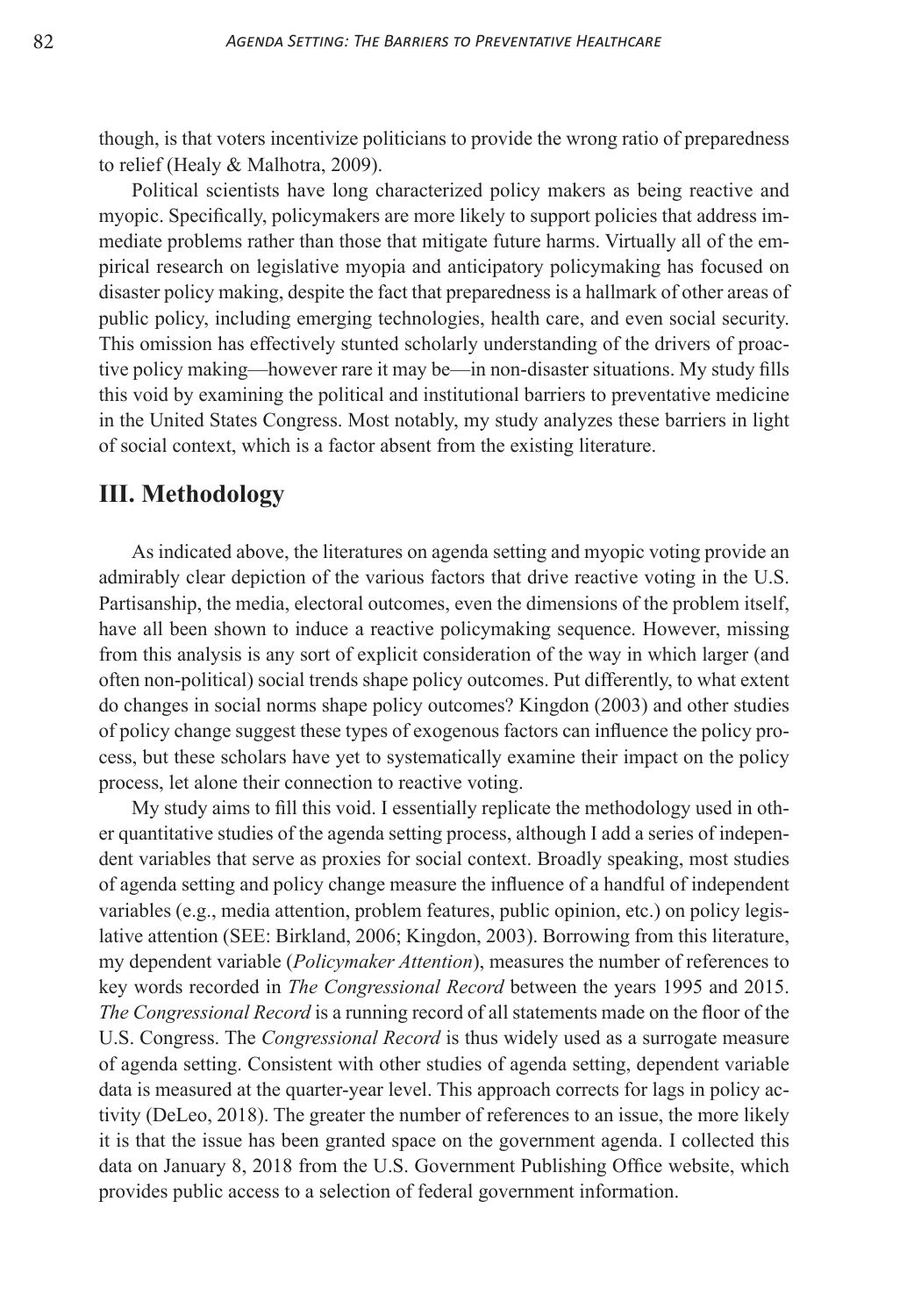My dependent variable consists of two levels of specificity. First, I filtered *The Congressional Record* for the words "health reform" or "healthcare" for the years 1995-2015. This search shows policymaker attention to the broad category of all health-related issues. Second, I filtered within those results for the words "prevention" or "preventative medicine." This more targeted search shows policymaker attention to health-related issues on preventative medicine specifically. This second layering of coding helps ensure that I am truly measuring attention to *preventative medicine*, as opposed to simply health care reform, a related but ultimately much broader topic.

My study includes five independent variables, three of which are consistent with previous models of agenda setting and two of which measure social context (in this case, the health and fitness revolution). The first previously studied variable, *NYT Mentions*, records the number articles published in the *New York Times* on the topic of preventative medicine between the years 1995 and 2015. The media is widely accepted as a means of message involvement or "the relationship between the individual and some form of communication" (Hollander, 2007, p. 379). In particular, political involvement is whether a political issue is important to oneself. Numerous studies show correlations between newspaper exposure and political involvement (e.g., Druckman, 2001; Johnson & Kellstedt, 2014; Reichert & Print, 2017), so I utilized *New York Times* articles as a proxy for political involvement regarding preventative healthcare. Using Lexis-Nexus online database, I measured media coverage by filtering articles from the *New York Times* for the same key words as those of my dependent variable.

My second previously studied variable, *President*, uses partisan control of the presidency. Partisan control of the presidency serves as a predictor for the types of legislation that reaches the governmental agenda. This is especially true in the area of health care, which has historically seen a great deal of presidential involvement (Blumenthal, 2010).

My third and final previously studied variable, *Public Opinion*, measures public opinion on the topic of health care. Many public officials are accused of being "poll driven," as they look mainly to public opinion polling data to assess their political and policy options. Thus, public opinion polls are often a predictor of agenda setting (Birkland, 2011, p. 51). For data collection of public opinion on prevention, I utilized data from the Gallup Poll Series. The specific question I referenced is "What do you think is the most important problem facing this country today?" This question appears annually in the Gallup Poll Series.<sup>2</sup> I used the percentage of respondents who answered "healthcare" as a proxy for the level of priority that citizens assign to the issue of healthcare.

My remaining two variables work to measure the social environment. One trend that is particularly relevant to my study of preventative health policy is the public's exercise habits, a key aspect of chronic disease prevention ("Chronic Disease," 2016).

<sup>&</sup>lt;sup>2</sup> Note: This question is consistent for all years of data series except for 1996. The question recorded for 1996 is "Asked of re-contacted registered voters: Now that Bill Clinton has been reelected president, what do you feel should be the top priority for the Clinton administration in his second term?"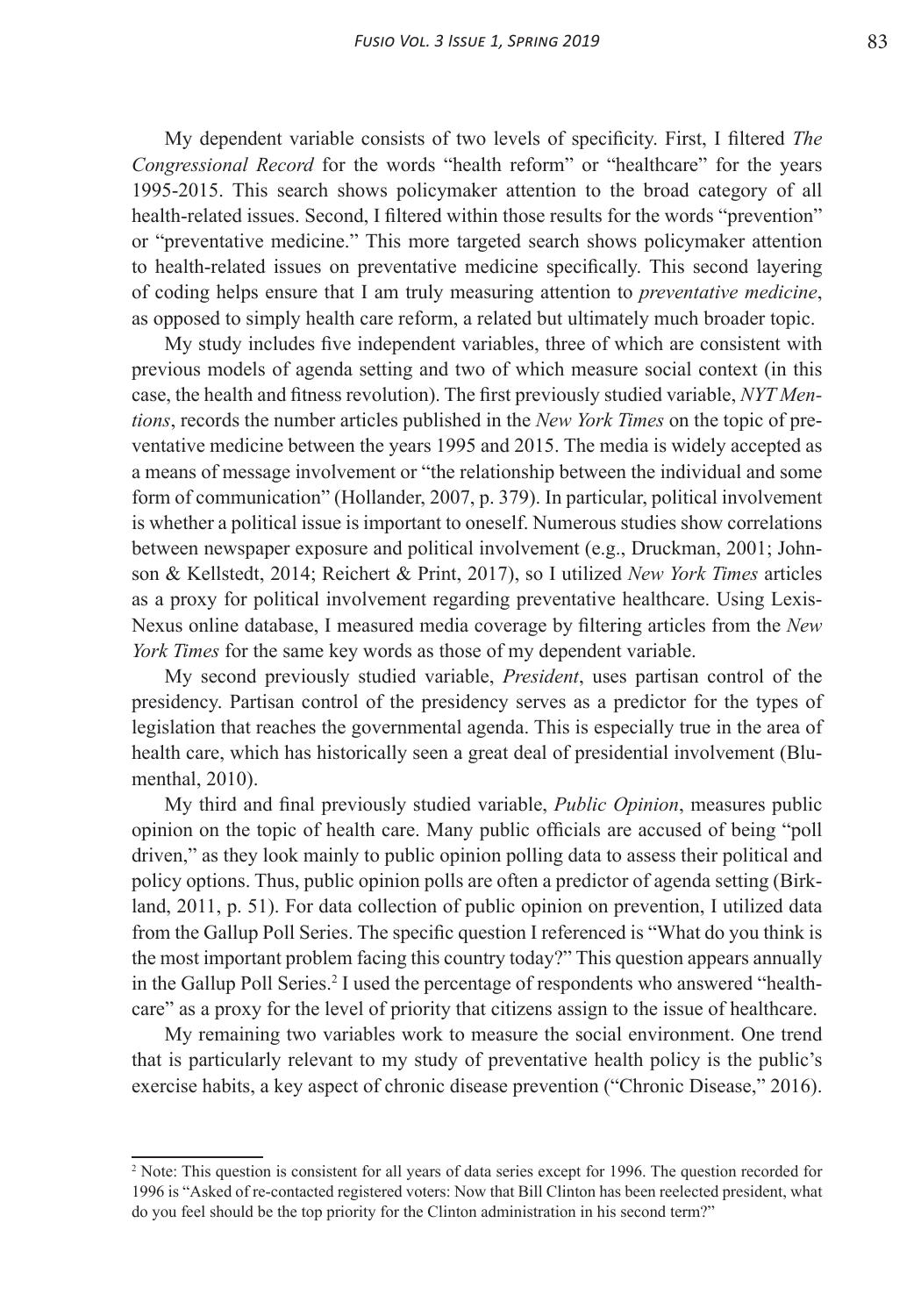Exercise habits also play into the concept of salience; individuals who incorporate preventative health measures into their daily lives may be more likely to recognize both their effectiveness and the need for greater incorporation of these measures in the healthcare system. Accordingly, my fourth variable, *Fitness Centers*, reports data for the number of fitness centers in operation as a proxy measure for the magnitude of the public's exercise habits. I used data from the 2015 U.S. Census, which includes the number of establishments in each industry according to the establishments' respective NAICS code. In the section entitled Geography Area Series: Country Business Patterns, I collected data for the number of establishments registered under NAICS code 71394 Fitness and Recreational Sports Centers.<sup>3</sup>

Another societal trend that is relevant to preventative health care is diet quality. According to the Centers for Disease Control and Prevention, the health risk behavior of poor nutrition "cause(s) much of the illness, suffering, and early death related to chronic diseases and conditions" ("Chronic Disease Overview," 2017). Thus, adequate fruit and vegetable consumption is a preventative healthcare measure. My final variable*, Fruit and Vegetable*, reports annual fruit and vegetable availability per capita. This data is from the ERS Food Availability (Per Capita) Data System (FADS) through the United States Department of Agriculture website. "Food availability estimates measure food supplies moving from production through marketing channels for domestic consumption. The food availability data series is a popular proxy for actual food consumption" at a national level ("Food Availability Documentation," 2018). Specifically, the data are commonly used to "assess changes in estimated food consumption relative to major nutrition or policy initiatives" ("Food Availability Documentation," 2018).

In order to test the relationship between social context and issue attention, I built a multi-level, hierarchical model that uses negative binomial regression analysis. Whereas my *New York Times* and *Policymaker Attention* data is granular and measured quarterly, all of the other data is reported yearly. Hierarchical modelling allows me to tease out the interactive effects between these various "levels" of data by nesting the quarter year data (*Policymaker Attention* and *New York Times*) *within* larger yearly trends in social context (*Fitness Centers* and *Fruit and Vegetable*), partisan control of the presidency, and public opinion. This approach provides a more comprehensive depiction of the ways in which these larger societal trends, which might take years to influence policymaker thinking about an issue, shape policy outcome. Note also that my dependent variable consists of count data, hence my decision to use negative binomial regression analysis. This is the approach that is consistent with other studies of agenda setting in public health domains (DeLeo, 2018).

<sup>&</sup>lt;sup>3</sup> Prior to 1997, the number of fitness centers is recorded under SIC code 7991 Physical Fitness Facilities.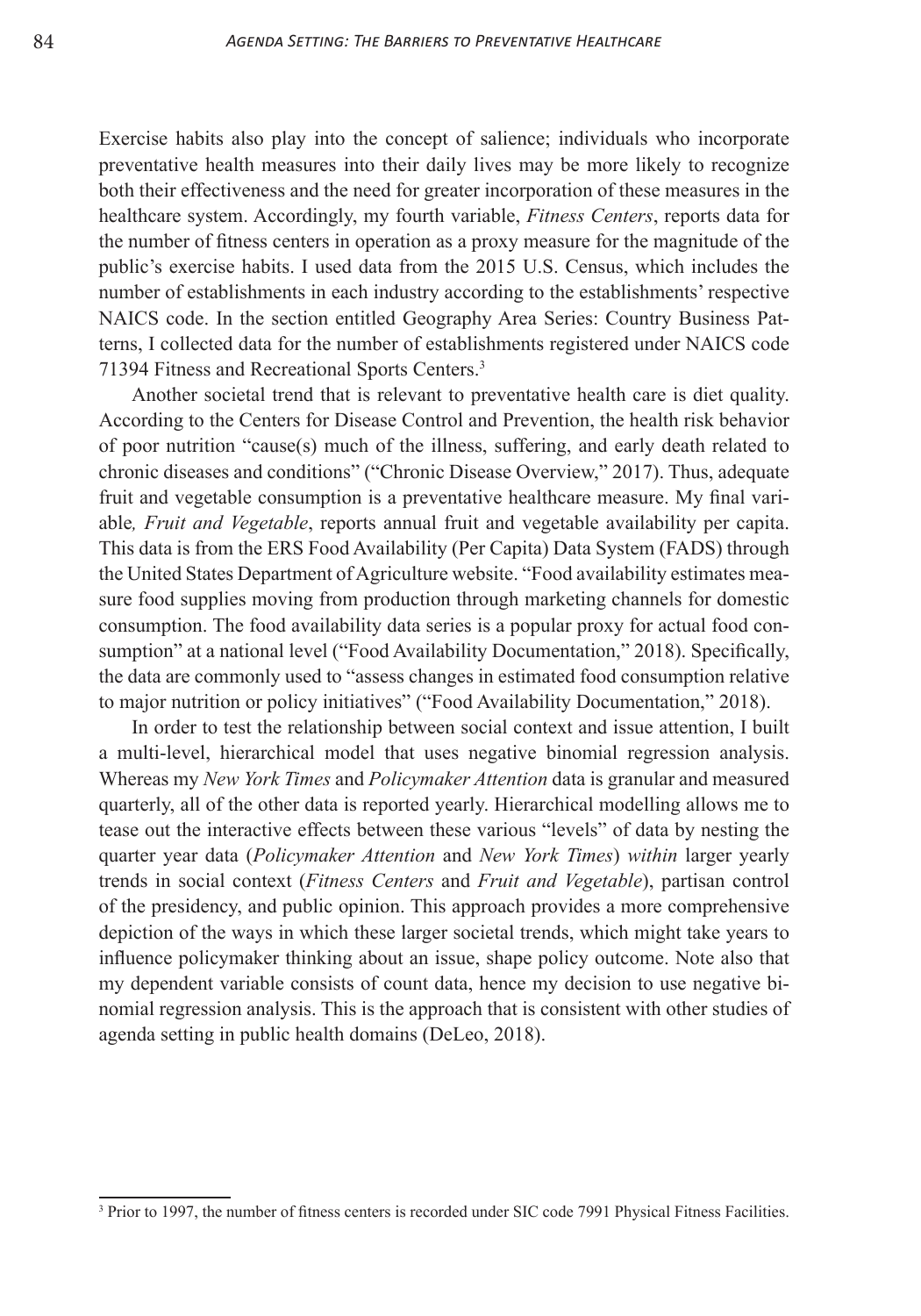## **IV. Results**

Table 1 below provides a summary of the variable definitions, as well as summary statistics.

| Variable                     | Definition                                                                                                                                                                                        | Obs.               | Mean   | Std. Dev. |
|------------------------------|---------------------------------------------------------------------------------------------------------------------------------------------------------------------------------------------------|--------------------|--------|-----------|
| Dependent Variable           |                                                                                                                                                                                                   |                    |        |           |
| Policymaker Attention        | The number of mentions<br>of "prevention" and<br>"preventative medicine"<br>recorded in The<br>Congressional Record.                                                                              | 84                 | 27.68  | 18.17     |
| <b>Independent Variables</b> |                                                                                                                                                                                                   |                    |        |           |
| <b>NYT Mentions</b>          | The number articles<br>published in the New York<br>Times filtered for the key<br>words "prevention" or<br>"preventative medicine."                                                               | 84<br>2.90<br>2.18 |        |           |
| President                    | Dummy variable indicating<br>the partisan control of<br>the presidency through<br>assigning numerical values<br>of "0" (Democrat) or "1"<br>(Republican).                                         | 21                 |        |           |
| Public Opinion               | The percentage of<br>respondents who answered<br>"healthcare" to the annual<br>Gallup Poll Series question,<br>"What do you think is the<br>most important problem<br>facing this country today?" | 21                 | 9.10   | 4.54      |
| <b>Fitness Centers</b>       | The number of fitness<br>centers in operation<br>registered under NAICS<br>code 71394 Fitness and<br>Recreational Sports Centers,<br>per the 2015 U.S. Census.                                    | 21                 | 26,577 | 6,549     |
| Fruit and Vegetable          | Annual fruit and vegetable<br>availability (in pounds) per<br>capita, reported by the U.S.<br>Department of Agriculture.                                                                          | 21                 | 676.05 | 31.11     |

| TABLE 1                                     |
|---------------------------------------------|
| VARIABLE DEFINITIONS AND SUMMARY STATISTICS |

Table 2 shows the results of four negative binomial regression models. The reported coefficient is the incident-rate ratio, the percentage increase in the outcome associated with a unit increase in the predictor. Model 1 regresses *Congressional Record* mentions on mentions of health care in *the New York Times*. Model 1 predicts that for every added mention in the *New York Times*, there is a 7% increase in the number of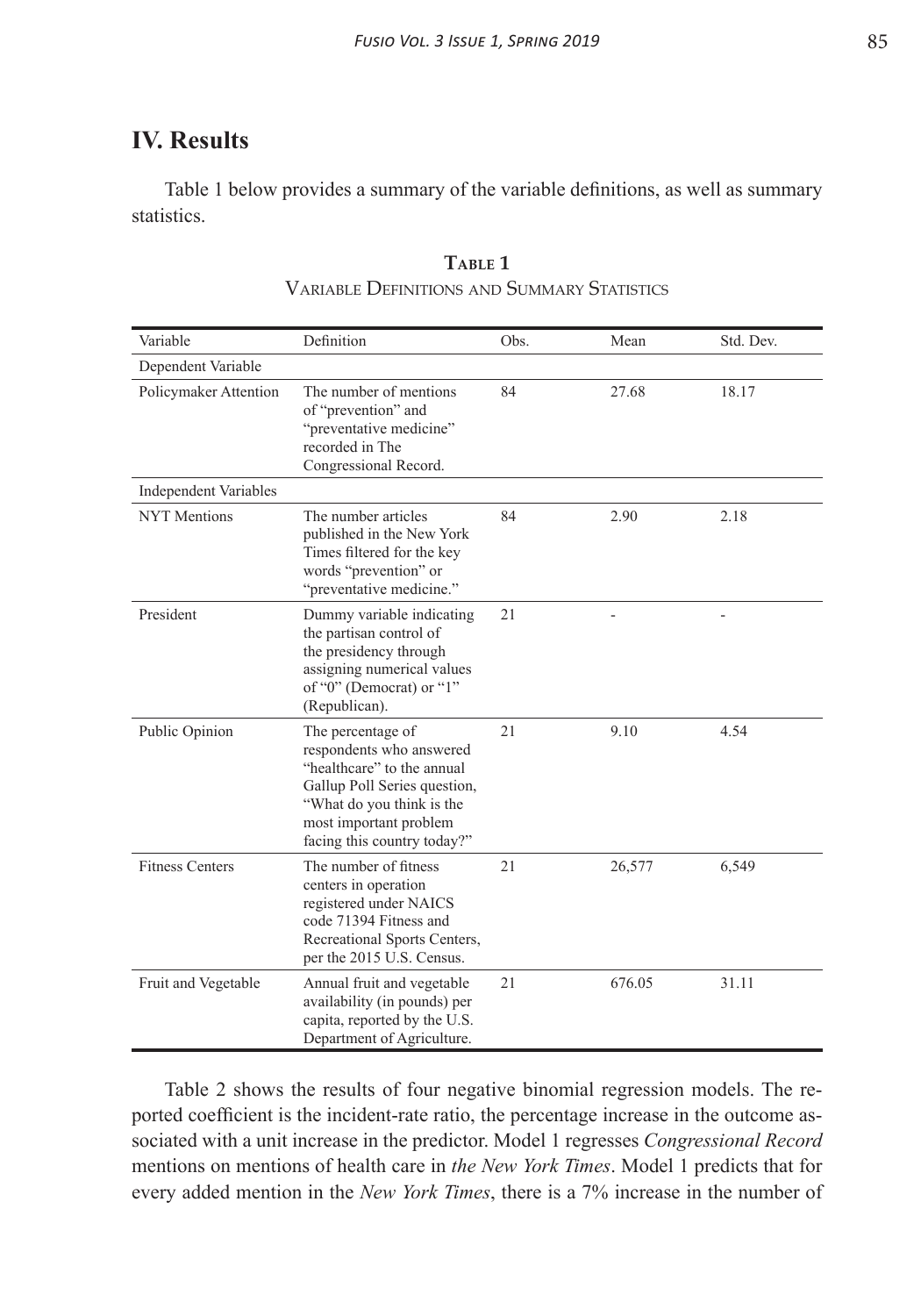mentions in the *Congressional Record*. The constant value (22.4) is the baseline number of mentions in the *Congressional Record* in a quarter in which there were no mentions in the New York Times. As predicted, New York Times coverage is an important predictor of Congressional Record activity.

| Independent<br>Variables | Model 1<br>Fixed-effects<br><b>NYT</b> | Model 2<br>Random-effects<br><b>NYT</b> | Model 3<br>Random-effects<br>NYT & Fitness<br>Centers | Model 4<br>Random-effects<br>All Predictors |
|--------------------------|----------------------------------------|-----------------------------------------|-------------------------------------------------------|---------------------------------------------|
| <b>NYT</b> Mentions      | 1.07*                                  | $0.93**$                                | $0.93**$                                              | $0.93**$                                    |
|                          | (0.04)                                 | (0.03)                                  | (0.02)                                                | (0.02)                                      |
| <b>Fitness Centers</b>   |                                        |                                         | $1.01***$                                             | 1.00                                        |
|                          |                                        |                                         | (0.002)                                               | (0.002)                                     |
| Public Opinion           |                                        |                                         |                                                       | 1.50                                        |
|                          |                                        |                                         |                                                       | (3.78)                                      |
| Fruit and Vegetable      |                                        |                                         |                                                       | 0.99                                        |
|                          |                                        |                                         |                                                       | (0.005)                                     |
| President                |                                        |                                         |                                                       | 1.49                                        |
|                          |                                        |                                         |                                                       | (0.38)                                      |
| Constant                 | $22.4***$                              | 28.84***                                | 29***                                                 | $16.21*$                                    |
|                          | (2.77)                                 | (4.72)                                  | (3.70)                                                | (7.49)                                      |
| Log(alpha)               | $-0.92$                                | $-2.31***$                              | $-2.32***$                                            | $-2.32***$                                  |
|                          | (0.17)                                 | (0.29)                                  | (0.28)                                                | (0.28)                                      |
| Var(uj)                  |                                        | $0.41**$                                | $0.20**$                                              | $0.16*$                                     |
|                          |                                        | (0.15)                                  | (0.075)                                               | (0.063)                                     |
| Chi-square               | 4.08                                   | 6.64                                    | 22.64                                                 | 28.32                                       |
| Log-likelihood           | $-350.2$                               | $-330.8$                                | $-323.7$                                              | $-321.9$                                    |

 $T$ **ABIE** 2 Negative Binomial Regression Analysis

Standard errors in parentheses

\* 
$$
p < 0.05
$$
, \*\*  $p < 0.01$ , \*\*\*  $p < 0.001$ 

Since Model 1 ignores any yearly trend in Congressional Record mentions, the subsequent models fit a random-effects negative binomial regression in which the intercept is allowed to vary by year. Model 2 adds back *New York Times* mentions as a predictor. Each mention in the New York Times now decreases the predicted number of mentions in the Congressional Record by approximately 7%. This is a change in sign from the initial single level regression. This reversal is an example of Simpson's paradox, which denotes an inverse relationship between the predictor and outcome variance. This example of Simpson's paradox indicates that New York Times mentions and Congressional record mentions are related to a third variable, as revealed in Model 3.

<sup>4</sup> To improve interpretability the number of fitness centers is divided by 100, so a one-unit difference on the new variable represents a difference of 100 fitness centers operating in the US, and then centered at its mean.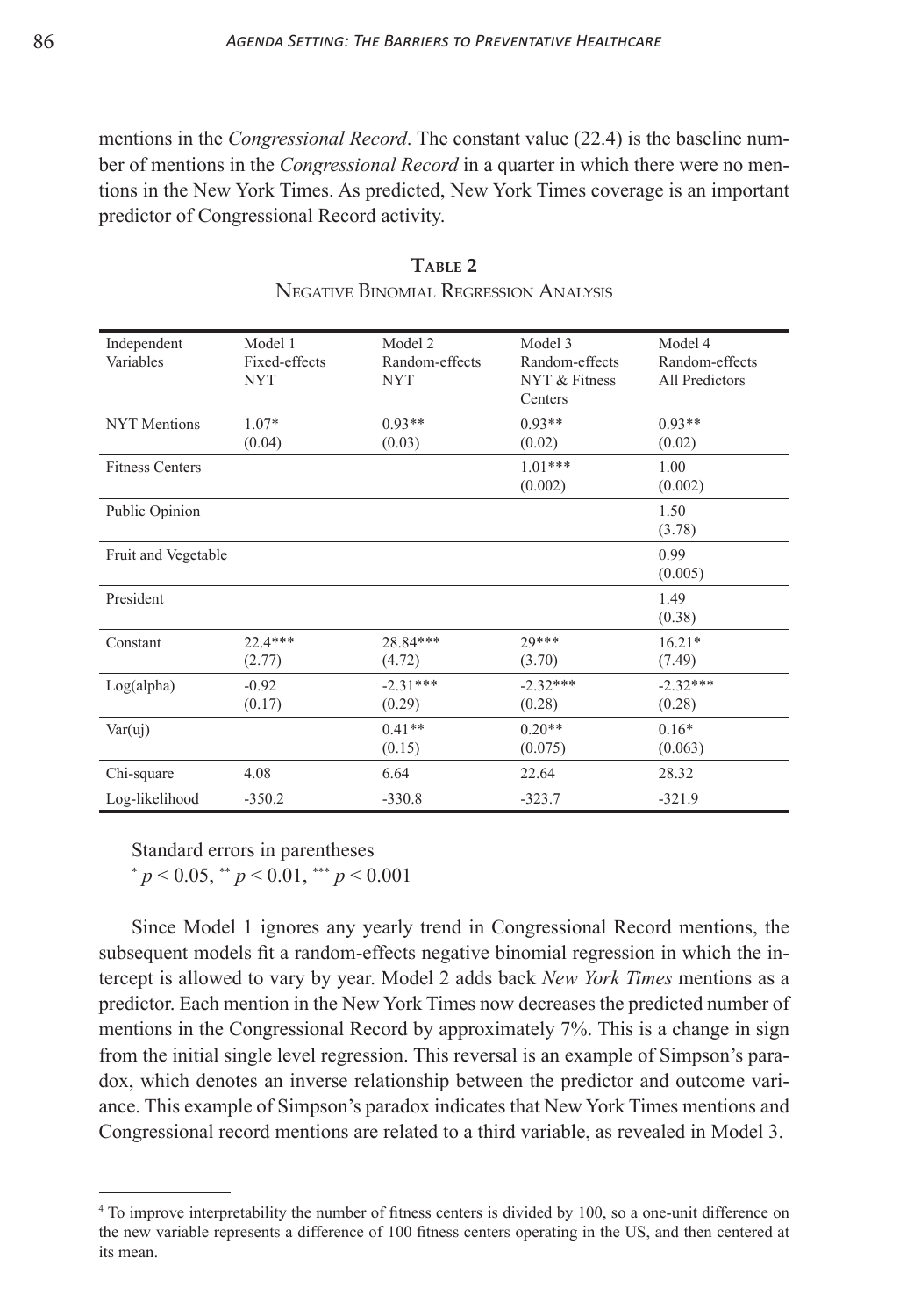Most importantly, Model 3 adds the number of *Fitness Centers* in the U.S.<sup>4</sup>. The coefficient on *New York Times* mentions remains virtually unchanged. The model predicts a 1% difference in the number of Congressional Record mentions between two years that differ by 100 in the number of fitness centers operating in the U.S. Accordingly, fitness centers show to be an integral predictor of congressional activity, suggesting that social trends do, in fact, play an important role in shaping policy outcomes. To my knowledge, this model represents the first time scholars of myopic voting and agenda setting have established a direct relationship between social trends—a variable that is rather exogenous to the policy process—and congressional activity.

Adding the Level 2 predictor of fitness centers decreases the variance of the random intercepts. That is, controlling for the number of fitness centers has the effect of making each year more similar to one another with respect to Congressional Record mentions. To compare Model 3 to Model 2, I employ a chi-square test using the difference in the log likelihood between two models. The change in log-likelihood (which measures the fit of the model to the data, with smaller values indicating a better fit) is statistically significant in comparison to Model 2 (chi-square = 18.96,  $p < 0.01$ ). Thus, Model 3 is preferred over Model 2.

Model 4 adds the remaining Level 2 predictors of *Public Opinion*, *Fruit and Vegetable* availability, and a dummy variable indicating the political party of the *President*. Vegetable consumption did not have as robust of an effect on the legislative agenda as fitness centers. Adding the Level 2 predictors does not change the estimation of the effect of New York Times mentions; however, the coefficient on the number of fitness centers is no longer significant. None of the level 2 predictors are as significant in this model. Further, a chi-square test comparing the model fit of this model to Model 3 is not statistically significant (chi-square  $-3.84$ ,  $p > 0.05$ ). Thus, for primary analysis, I select Model 3.

#### **V. Discussion and Findings**

This study intended to advance the literature on myopic voting and anticipatory policymaking through examining preventative healthcare policy attention, a previously neglected domain in this literature. I utilized a multi-level regression model to test the influence of a collection of social and political factors on preventative healthcare agenda setting. Unlike existing studies, my study placed an emphasis on the importance of social context in the policy environment. Social trends proved an integral part of Congressional agenda setting. Accordingly, my study yielded three important findings.

First, social context matters a great deal. Policy scholars have acknowledged that social context matters, but few have systematically analyzed the effects of social trends (Kingdon, 2003). The Fitness Revolution may not seem political on its surface, but policymakers are not immune to these trends. Specifically, my model shows that the independent variable that is most closely related to congressional record mentions is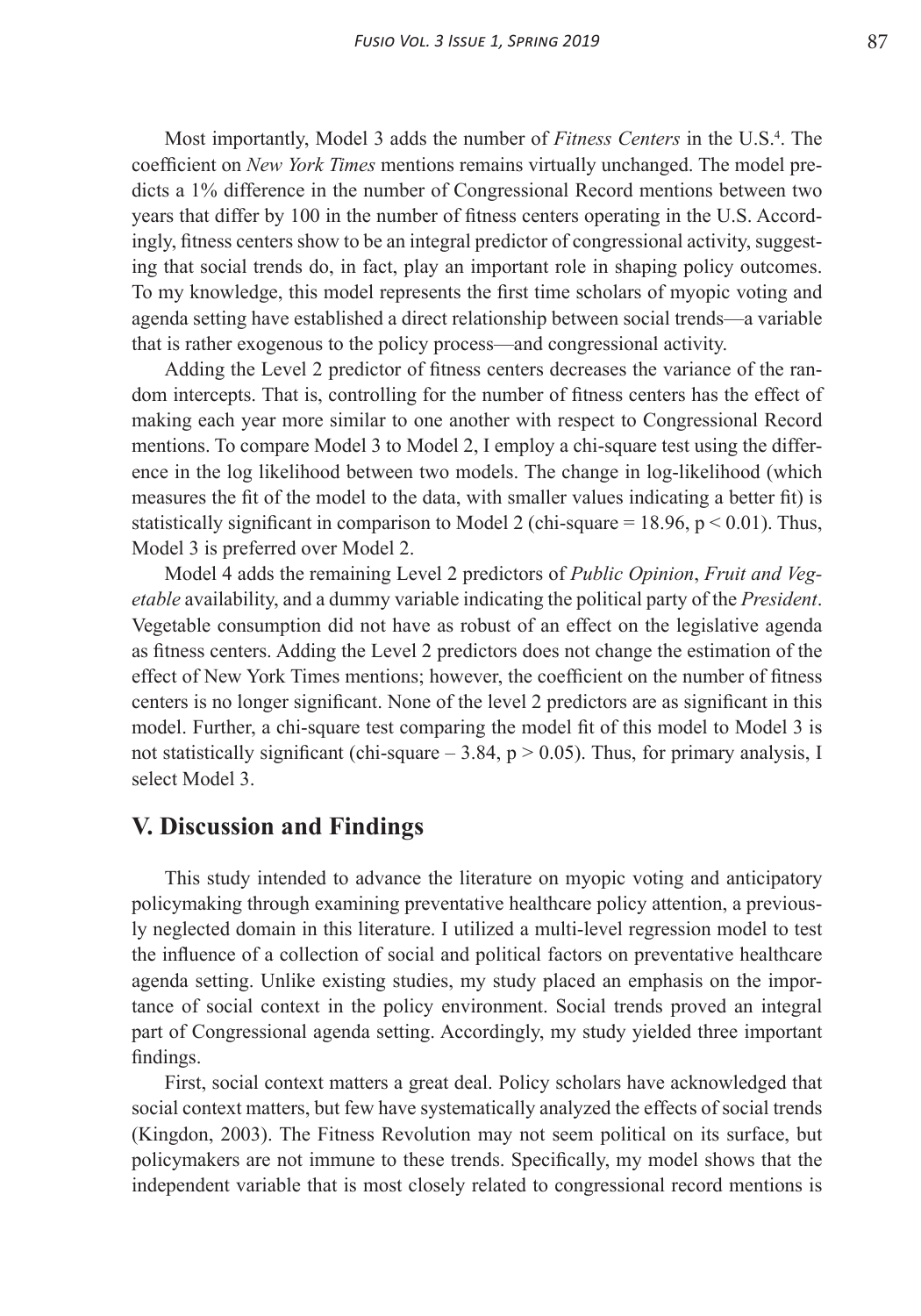the number of fitness centers, which is directly proportional to the number of mentions of healthcare in the congressional record. For every increase or decrease of 100 fitness centers, there is a 1% change, in the same direction, in healthcare mentions. This finding provides important insight into the ingredients of voter behavior. Of all independent variables, the measure for the public's exercise habits represents the variable that requires the highest level of involvement by voters. Further, the fitness revolution represents a lifestyle change for a significant portion of voters. With lifestyle change comes shifting voter priorities, which policy makers are receptive to, as my results reveal.

Second, my study calls into question whether all policy is truly problem driven. According to existing literature, agenda setting occurs in response to negative events. My research suggests a different path. The positive trends of the number of fitness centers and fruit and vegetable availability are closely related to issue attention. In this case, the relationship between a problem and policymaking occurs in the inverse. Instead of trying to fix a problem, policymakers are capitalizing on positive momentum or social trends. This is not to say that everyone is on board with the Fitness Revolution, but the pattern is fundamentally different.

Third, this study suggests alternative strategies for overcoming myopic voting. My results call into question literature on myopia's top-down strategy for encouraging greater preparedness or prevention. Policy scholars tend to talk about prevention as top-down, whereas the healthcare domain suggests that bottom-up, or culture-altering, strategy works better. Thus, the key to addressing inefficient policymaking is filling the gap between reactive and preparedness policy. Preventative healthcare cannot come from government policy alone—the most effective way to implement such activities is to create a culture of prevention. Congress followed the lead of the growing fitness culture through bottom-up strategy. Aldrich (2012) describes similar findings on the relationship between social capital and resilience. This study depicts how social networks and connections are largely the drivers of successful recovery after disasters. My study suggests that communal activities not only serve as a cultural building block, but also as predictors of policymaker behavior.

### **VI. Conclusions and Implications**

My findings provide the frameworks for streamlining policymaking efforts. First, policymakers must assess social context. Second, policymakers should look to positive social trends for legislative guidance before devising solutions to problems. In other words, it is more effective to capitalize on existing positive momentum rather than to attempt to implement an entirely new approach to domain improvement. Voters are more receptive to riding a positive trend than to accepting a proposed problem solution that up-ends current social behavior. Third, policymakers should take a bottom-up, cultural-altering approach rather than a top-down approach. They should look to influence the underlying cultural norms and trends instead of simply adding a top layer of constraining laws.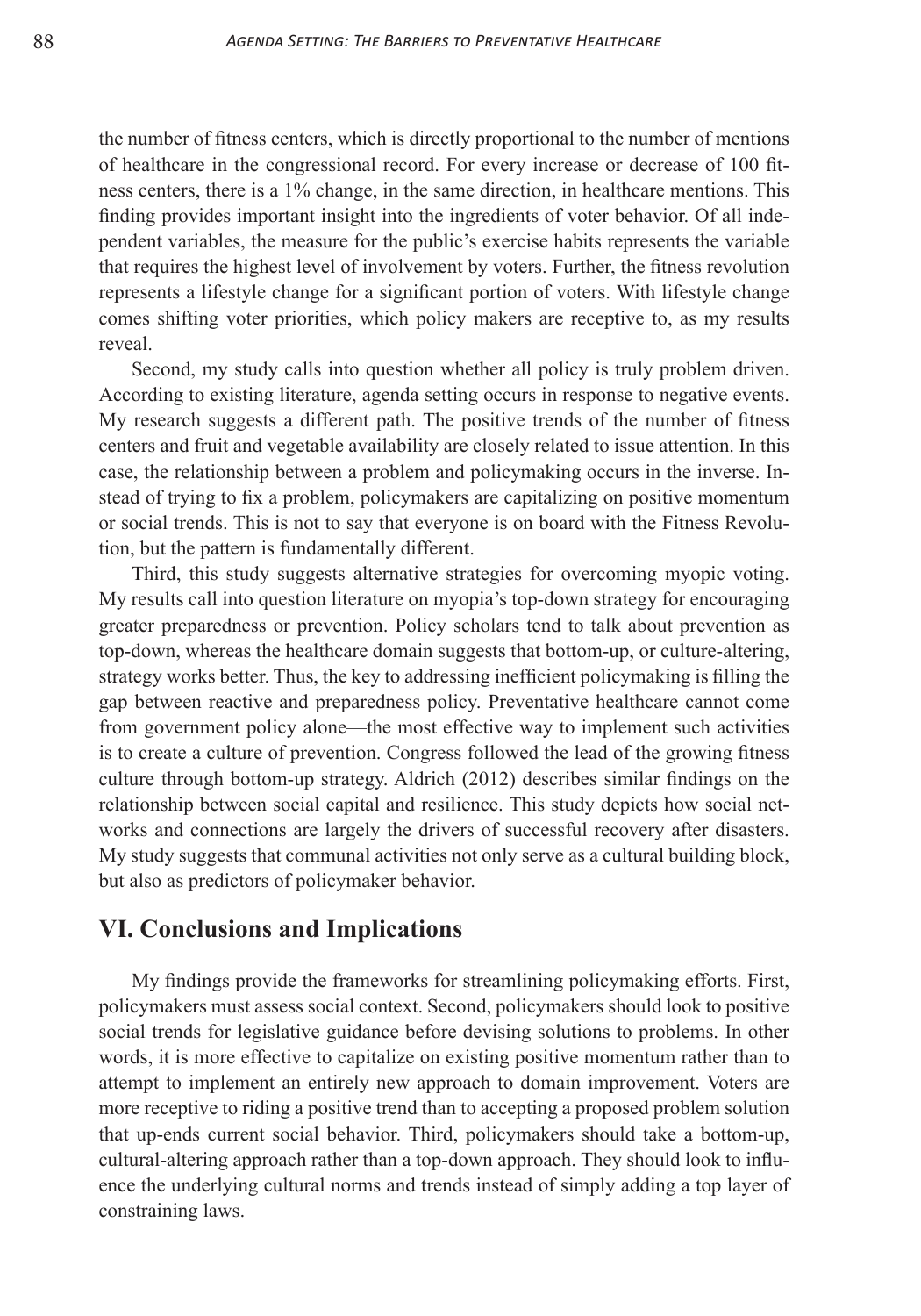This study suggests the possibility of new sub streams of research within agenda setting literature. However, there are three key areas for future research that my study does not address. Firstly, my study only examines the area of healthcare. Future research of other areas could answer the question of to what extent social context shapes other policymaking domains. For example, substance abuse policy has shaped social marketing restrictions for smoking and drinking. "Cigarette advertisements on television and radio were banned in 1970," and the nation has since seen a dramatic reduction in cigarette smoking behavior (Durbin, 2014). Due to this legislative success, many are calling for similar restrictions on electronic cigarette advertising (Durbin, 2014). Further supporting this social context-focused policymaking strategy, alcohol advertising restrictions have proven to reduce the prevalence of hazardous drinking (Bosque-Prous et al., 2014). Domestic violence policy is another example of an area that may have implications in social changes as a means of policymaking strategy. The Jeanne Geiger Crisis Center has developed a nationally recognized framework of individualized intervention plans focused on "increasing victim safety and offender accountability" ("Jeanne Geiger," 2018). Such culture-altering programs may be successful in the form of national policy in the domestic violence policy domain. In these three domains, policymakers seem to aim to alter societal trends through changing the very root of the problem – the culture that emulates it. Future research can seek to confirm these notions through systematic analysis similar to my model.

Secondly, my analysis does not consider the dynamics of policy change—it only looks at issue attention and agenda setting. The vast majority of the issues that are included in the Congressional agenda never pass through the legislation phase (Kingdon, 2003). Future studies could examine preventative healthcare in the later stages of the policymaking process. Thirdly, it will be interesting to see if the effects of the fitness revolution wane across time, or if congressional interest dies with citizen interest. Currently, the fitness revolution is a novel trend in the social, economic, and political spaces. Once these fitness habits and lifestyles become commonplace, they may influence congressional attention to a lesser extent.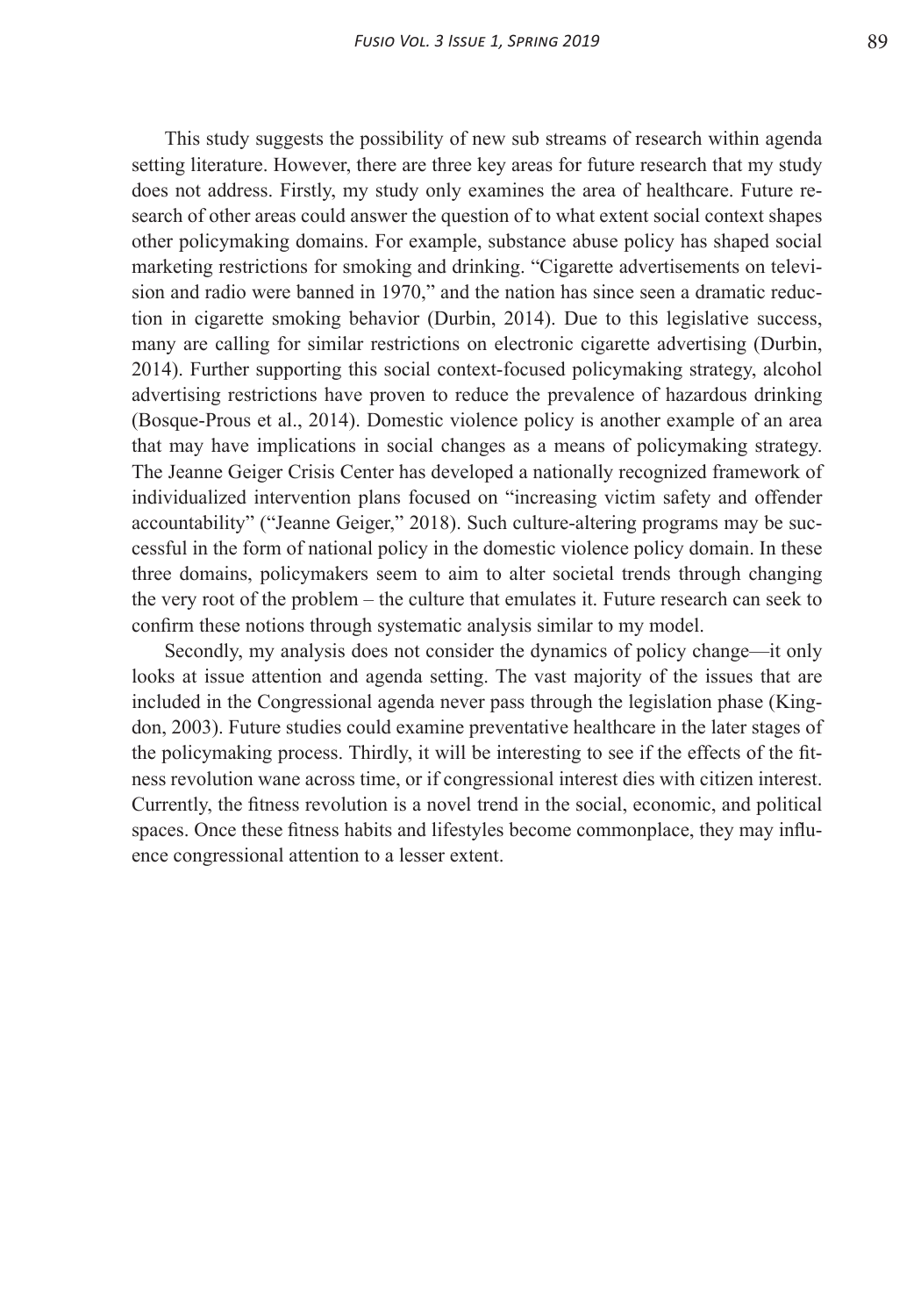# **References**

**Aldrich, D. P. (2012).** *Building resilience: Social capital in post-disaster recovery.*Chicago, IL: University of Chicago Press.

**American Public Health Association (APHA). (2014)**. Prevention and public health fund. Retrieved from http://www. apha.org/advocacy/Health+Reform/ PH+Fund/default.htm?NRMODE=Pu blished&NRNODEGUID=%7bD71F 6AD2-E25B-460E-AFC0-2984BF74 1331%7d&NRORIGINALURL=%2 fadvocacy%2fHealth%2bReform%2f PH%2bFund%2f&NRCACHEHINT- =NoModifyGuest&PF=true (accessed December 31, 2015).

**Appleby, J., & Silke Carty, S. (2005, June 24)**. "Ailing GM looks to scale back generous health benefits." *USA Today.*

**Arceneaux, K., Johnson, M., Lindstädt, R., & Wielen, R. J. (2016)**. "The influence of news media on political elites: Investigating strategic responsiveness in congress." *American Journal of Political Science*, *60*(1), 5-29.

**Barnett, J. C., & Vornovitsky, M. (2016, September 13)**. Heath insurance coverage in the United States: 2015. In *United States Census Bureau*. Retrieved April 14, 2017, from https://www.census.gov/ library/publications/2016/demo/p60-257. html

**Baumgartner, F.R. & Jones, B. (2015)**. *The politics of information: Problem definition and the course of public policy in America*. Chicago: University of Chicago Press.

**Berkowitz, L. (1984)**. "Some effects of thoughts on anti- and prosocial influences of media events: A cognitive-neoassociation analysis." *Psychological Bulletin*, *95*, 410-427.

**Birkland, T.A. (2006)**. *Lessons of disaster: Policy change after catastrophic events*. Washington, DC: Georgetown University Press.

**Birkland, T. A. (2010)**. *Designing resilience: Preparing for extreme events* (pp. 106-128). Pittsburgh, PA: University of Pittsburgh Press.

**Birkland, T. A. (2011)**. *Introduction to the policy process: Theories, concepts, and models of public policy making* (3rd ed., pp. 25-55). Armonk, NY: M.E. Sharpe, Inc.

**Blumenthal, D., & Morone, J. (2010)**. *The heart of power: Health and politics in the oval office*. Berkeley and Los Angeles: University of California Press.

**Bosque-Prous, M., Espelt, A., Guitart, A. M., Bartroli, M., Villalbí, J. R., & Brugal, M. T. (2014)**. "Association between stricter alcohol advertising regulations and lower hazardous drinking across European countries." *Addiction*, *109*(10), 1634-1643.

**Caplan, B. (2007)**. *The myth of the rational voter: Why democracies choose bad policies* (pp. 140-150). Princeton, NJ: Princeton University Press.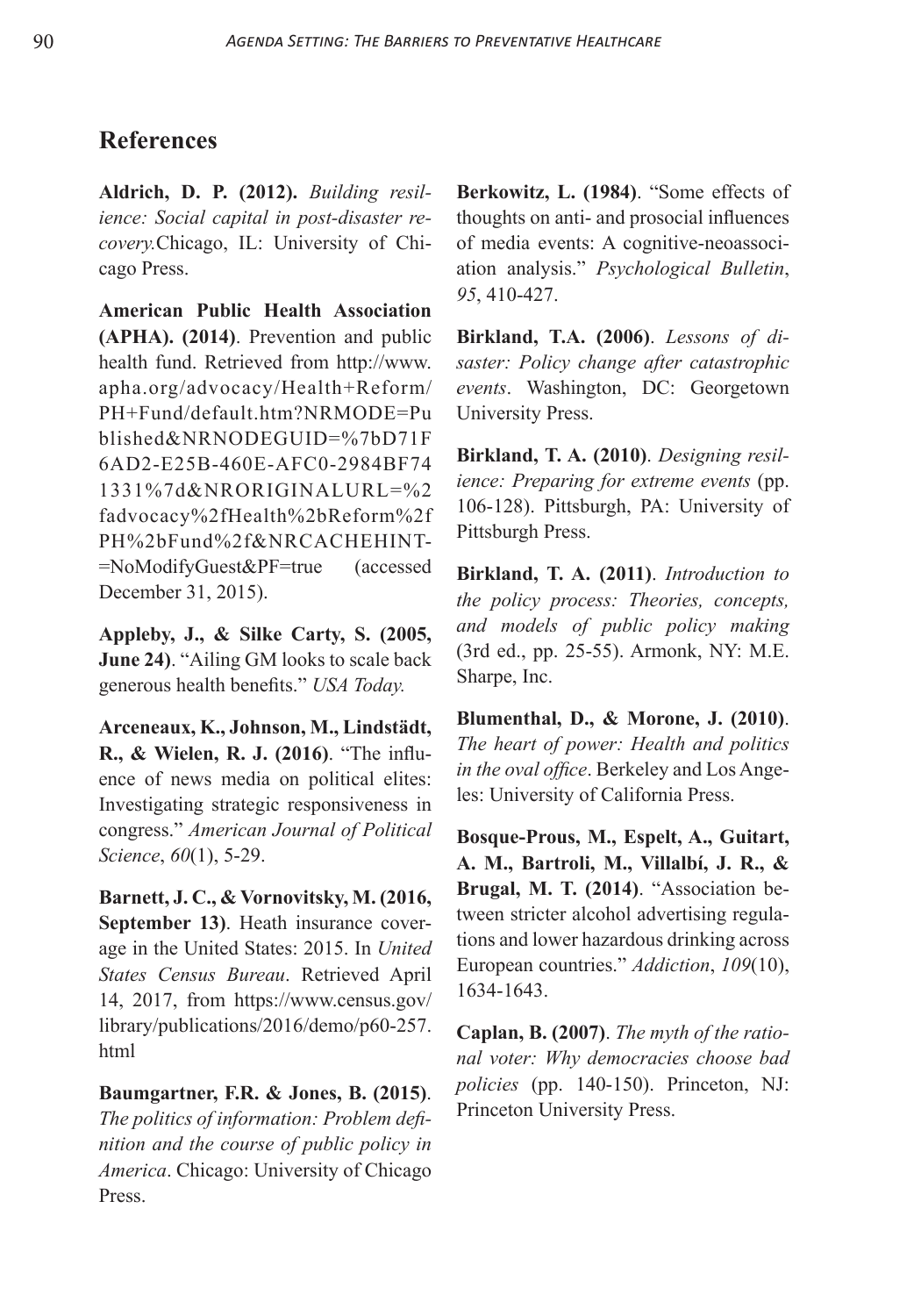**Chronic Disease Overview (2017)**. In *Centers for Disease Control and Prevention*. Retrieved April 3, 2018, from https:// www.cdc.gov/chronicdisease/overview/ index.htm

**Chronic diseases: The leading causes of death and disability in the United States (2016, February 23)**. In *Centers for Disease Control and Prevention.* Retrieved March 25, 2017.

**Colliver, V. (2007, February 11)**. "Preventive health plan may prevent cost increases: Safeway program includes hot line, lifestyle advice."*San Francisco Chronicle.*

**DeLeo, R. (2010)**. "Anticipatory-conjectural policy problems: A case study of avian influenza." *Risk, Hazards, & Crisis in Public Policy, 1* (1), 147-184.

**DeLeo, R**. "Anticipatory policymaking in global venues: Policy change, adaptation, and the UNFCCC." Forthcoming, *Futures*.

**DeLeo, R. (2018)**. "Indicators, agendas and streams: Analyzing the politics of preparedness." *Policy & Politics, 46* (1), 27-45.

**Druckman, J. N. (2001)**. "On the limits of framing effects: who can frame?" *The Journal of Politics*, *63*, 1041–1066.

**Durbin, D. (2014)**. "Should e-cigarette TV and radio ads be banned?" *U.S. News Digital Weekly, 6*(18), 13.

**Faust, H. S. (2005)**. "Prevention vs. cure: Which takes precedence?" *Medscape Public Health & Prevention, 3*(1).

**Food availability documentation (2018, January 17)**. In *United States Department of Agriculture*. Retrieved April 3, 2018, from https://www.ers.usda.gov/data-products/food-availability-per-capitadata-system/food-availability-documentation/

**Green, D. (1992)**. "The price elasticity of mass preferences." *The American Political Science Review, 86*(1), 128-148.

**Harbridge, L. (2015)**. *Is bipartisanship dead?: Policy agreement and agenda setting in the house of representatives* (pp. 82-95). New York, NY: Cambridge University Press.

**Healy, A., & Malhotra, N. (2009)**. "Myopic voters and natural disaster policy." *The American Political Science Review, 103*(3), 387-406.

**Healy, A., & Malhotra, N. (2010)**. "Random events, economic losses, and retrospective voting: Implications for democratic competence." *Quarterly Journal of Political Science*. *5*(2), 193-208.

**Healy, A., & Malhotra, N. (2013)**. "Retrospective voting reconsidered." *Annual Review of Political Science*, *16*, 285-306.

**Healy, A. J., Malhotra, N., & Hyunjung Mo, C. (2010)**. "Irrelevant events affect voters' evaluations of government performance." *Proceedings of the National Academy of Sciences*. *107*(29), 12804- 12809.

**Hollander, B. A. (2007)**. "Media use and political involvement." In *Mass media affects research: Advances through meta-analysis* (pp. 377-390). Mahwah, NJ: Lawrence Erlbaum Associates, Inc.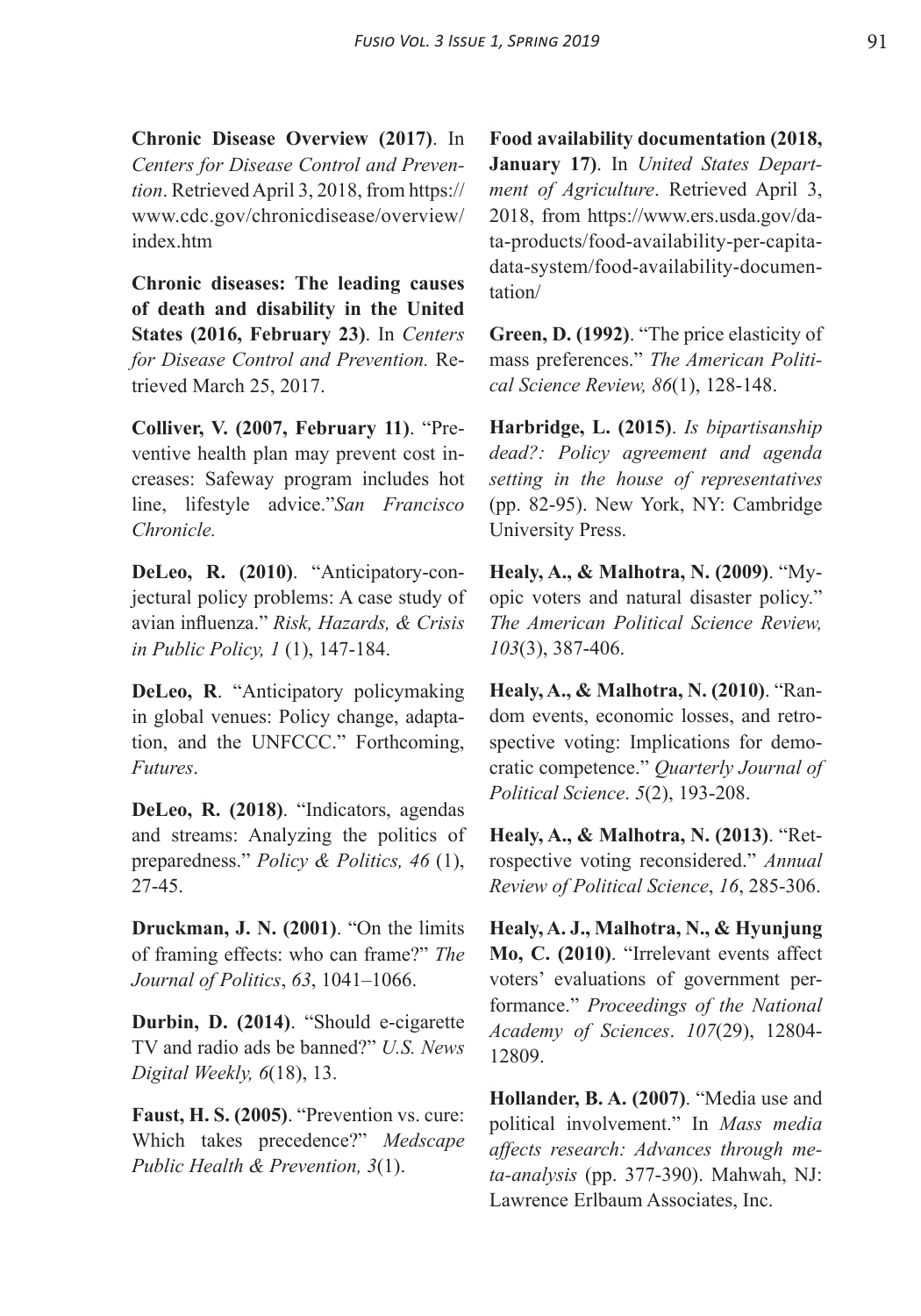**Iyengar, S., & Kinder, D. R. (1987)**. *News that matters*. Chicago: University of Chicago Press.

**Jeanne Geiger domestic violence high risk team (2018)**. In *Jeanne Geiger Crisis Center*. Retrieved April 12, 2018, from http://www.dvhrt.org/about

**Johnson, T., & Kellstedt, P. (2014)**. "Media consumption and the dynamics of policy mood." *Political Behavior*, *36*(2), 377-399.

**Kingdon, J, (2003)**. *Agendas, alternatives, and public policies*, *2nd Ed*, New York: Addison-Wesley Educational Publisher.

**Krosnick, J.A., & Kinder, D. R. (1990)**. "Altering the foundations of popular support for the president through priming: Reagan and the Iran-contra affair." *American Political Science Review, 84*, 495-512.

**Kunreuther, H. (2008)**. "Reducing losses from catastrophic risks through longterm insurance and mitigation." *Social Research*, *75*(3), 905-930.

**Lazarus, D. (2005, June 8)**. "Costs of health care drag America down." *San Francisco Chronicle.*

**Lizzeri, A., & Persico, N. (2001)**. "The provision of public goods under alternative electoral incentives." *American Economic Review*, *91*(1), 225-239.

**Malhotra, N., & Krosnick, J. (2007)**. "Retrospective and prospective performance assessments during the 2004 election campaign: Tests of mediation and news media priming." *Political Behavior*, *29*(2), 249-278.

**Malhotra, N., & Kuo, A. G. (2008)**. "Attributing blame: The public's response to hurricane Katrina." *Journal of Politics*, *70*(1), 120-135.

**Malhotra, N., & Kuo, A.G. (2009)**. "Emotions as moderators of information cue use: Citizen attitudes towards hurricane Katrina." *American Politics Research*. *37*(2), 301-326.

**Malhotra, N., & Margalit, Y. (2014)**. "Expectation setting and retrospective voting." *Journal of Politics*, *76*(4), 1000- 1016.

**May, P. J. (1992)**. "Policy learning and failure." *Journal of Public Policy II*, *12*(4), 331-354.

**Mays, G. P., & Smith, S. A. (2011)**. "Evidence links increases in public health spending to declines in preventable deaths." *Health Affairs, 30*(8), 1585-93.

**McCombs, M., & Shaw, D. (1972)**. "The agenda setting function of mass media." *Public Opinion Quarterly, 36*, 17687.

**National democratic issue 2013**. (2013). Retrieved from www.ndi.org

**National health expenditure data: Historical (2016, December 6)**. In *Center for Medicare and Medicaid Services*. Retrieved April 14, 2017, from https://www. cms.gov/research-statistics-data-and-systems/statistics-trendsandreports/nationalhealthexpenddata/nationalhealthaccountshistorical.html

**Nelson, T. E., & Oxley, Z. M. (1999)**. "Toward a psychology of framing effects." *Political Behavior, 19*, 221–246.